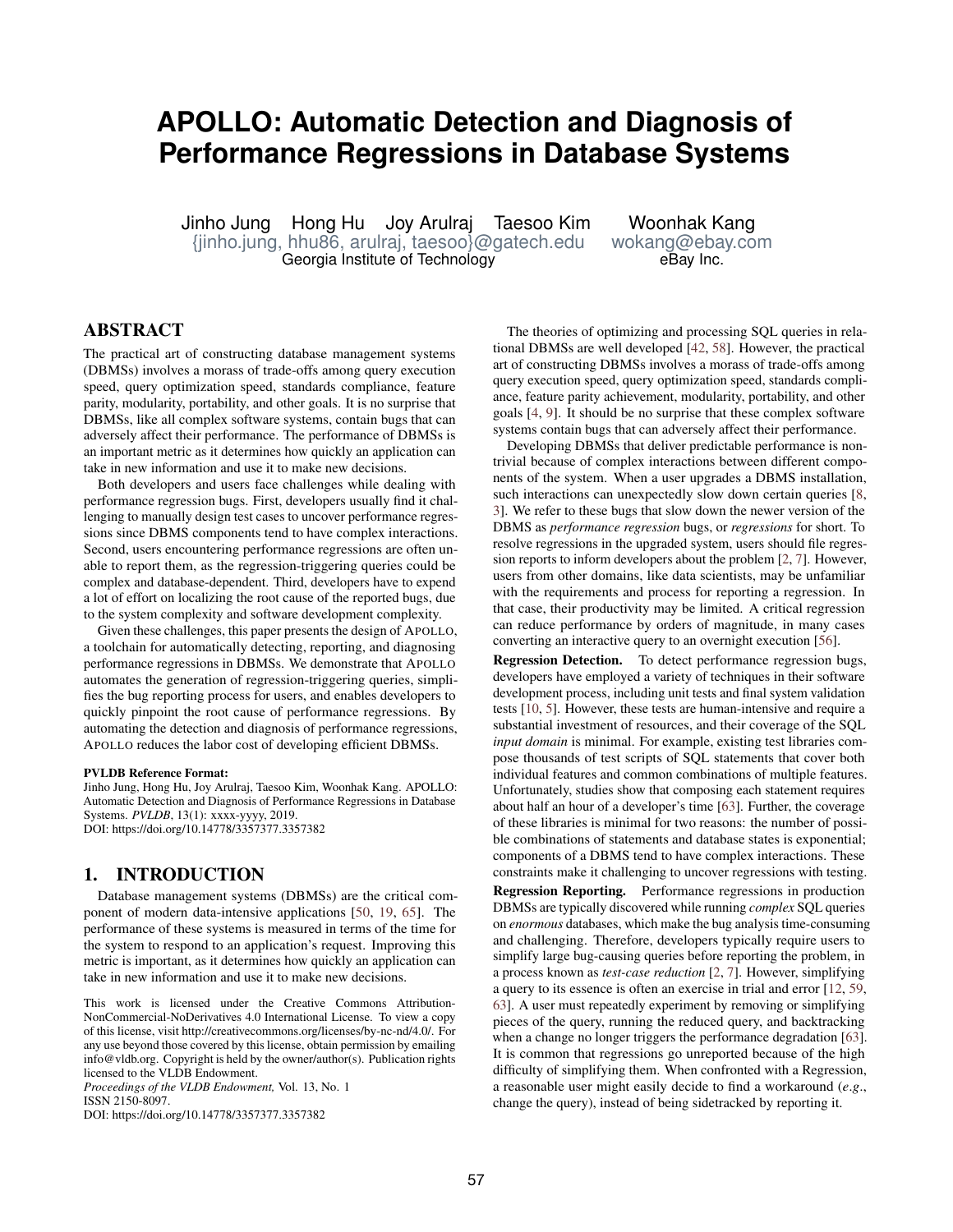Regression Diagnosis. Even if a user successfully files a minimal bug report, it is still challenging for developers to identify the root cause of the problem [\[45,](#page-12-12) [64\]](#page-13-5). Currently, a developer may manually examine the control-flow and data-flow of the system, or use a performance profiler to determine *where* the system is spending its computational resources. However, such tools will not highlight *why* these resources are being spent [\[53,](#page-13-6) [54\]](#page-13-7). A recent study shows that a developer usually invests more than 100 days on average, a significant amount of effort, on diagnosing a bug  $[64]$ <sup>[1](#page-0-0)</sup>.

Prior research on the automatic bug detection in DBMS has focused on *correctness* bugs. The RAGS automated testing system, designed by the Microsoft SQL Server testing group, stochastically generates valid SQL queries and compares the results for the generated queries on diverse DBMSs [\[63\]](#page-13-3). While this technique uncovered several correctness bugs, it suffers from three limitations. First, it is not tailored for detecting performance regression bugs. It often misclassifies queries that do not suffer from performance regression as candidates for reporting. Second, it does not assist developers with the Regression-diagnosis process, leading to longer bug-fixing periods. Finally, the test-case reduction algorithm employed in RAGS is not effective on complex SQL queries [\(§7.2\)](#page-8-0).

This paper addresses these challenges by developing techniques for automatically detecting Performance regressions, minimizing the queries for bug-reporting, and assisting developers with bug diagnosis. We implemented these techniques in a prototype, called APOLLO. We demonstrate that APOLLO simplifies the Regression reporting process for users and enables developers to quickly pinpoint the root cause of performance regressions. We evaluate APOLLO on two DBMSs: SQLite and PostgreSQL [\[6,](#page-12-13) [1\]](#page-12-14). APOLLO discovered 10 previously unknown performance regression bugs, where seven of them have been acknowledged by developers. Among these discovered regressions, it accurately pinpoints the root causes for eight bugs. By automating the detection and diagnosis of regressions, APOLLO reduces the labor cost of developing DBMSs.

In summary, we make the following contributions:

- We introduce a technique to automatically detect performance regression bug in DBMSs using domain-specific fuzzing [\(§4\)](#page-2-0).
- We propose an algorithm to automatically reduce queries for reporting regression bugs [\(§5\)](#page-4-0).
- We formulate a technique to automatically locate the root cause of regressions through bisecting and statistical debugging [\(§6\)](#page-5-0).
- We demonstrate the utility of our automated techniques for detecting, reporting, and diagnosing Performance regressions on two popular DBMSs: SQLite and PostgreSQL [\(§7\)](#page-7-0).

We will release the source code of our system at: [https://](https://github.com/sslab-gatech/apollo) [github.com/sslab-gatech/apollo](https://github.com/sslab-gatech/apollo).

## 2. MOTIVATION & BACKGROUND

In this section, we first demonstrate the necessity of the detection and automatic diagnosis of performance regressions in DBMSs. Then, we present the challenges to achieve these goals and briefly discuss our corresponding solutions. At the end, we provide an overview of greybox fuzzing and statistical debugging techniques.

#### <span id="page-1-0"></span>2.1 Motivating Examples

DBMSs are enigmatic for many users, as their performance is highly dependent on the complex interactions among many components. These interactions can trigger performance regressions that limit the users' productivity. For example, when a user upgrades the DBMS to a new version, a critical regression bug can slow down certain queries by orders of magnitude, in many cases converting an interactive query to an overnight one [\[56,](#page-13-2) [21,](#page-12-15) [8,](#page-12-5) [3\]](#page-12-6).

**SELECT** R0.S\_DIST\_06 **FROM** PUBLIC.STOCK **AS** R0

**WHERE** (R0.S\_W\_ID < **CAST**(LEAST(0, 1) **AS** INT8));

Example 1. Impact on Runtime Performance. Consider the SQL query above derived from the TPC-C benchmark [\[15\]](#page-12-16). When we run this query on the latest version of PostgreSQL v11.1 (maintained since NOV 2018), it takes  $15800\times$  more time to execute compared to that taken on an earlier version v9.5.0 (maintained since JAN 2016). We attribute this performance regression to the interplay between the query optimizer that overestimates the number of rows in a table and a recently introduced policy for choosing the scan algorithm. Due to the misestimation, the optimizer in the latest version selects an expensive sequential scan algorithm, while in the earlier version, it picks the cheaper bitmap scan instead. This example illustrates the impact of performance regressions on user productivity. We defer a detailed discussion of this bug to [§7.3.1.](#page-9-0)

**SELECT** R0.NO\_O\_ID **FROM** MAIN.NEW\_ORDER **AS** R0 WHERE **EXISTS SELECT** R1.O\_OL\_CNT **FROM** MAIN.OORDER **AS** R1 **WHERE EXISTS** ( **SELECT** R2.H\_C\_ID **FROM** MAIN.HISTORY **AS** R2 **WHERE** (R0.NO\_W\_ID IS **NOT NULL**) **AND** (R2.H\_C\_ID IS 'A')));

Example 2. Debugging Complexity. The SQL query above takes two hours to complete on the latest version of SQLite v3.27.2 (FEB 2019), while an earlier version of SQLite v3.23.0 (APR 2018) completes this query in an hour. The commit that introduced this regression contains 242 lines of additions and 116 lines of deletions, spanning 20 files. The developer has to spend a significant amount of time to pinpoint the root cause of this regression even if she knows the bug is introduced in this commit. This example illustrates the complexity of debugging performance regressions. We defer a detailed discussion of this regression to [§6.2.2.](#page-6-0)

#### 2.2 Challenges & Our Approaches

The oft-repeated struggles of DBMS users and developers with discovering, reporting, and diagnosing performance regressions motivate the need for an automated toolchain to assist with these key tasks. Unfortunately, prior research on automated bug detection in DBMSs focused on functionality-related bugs [\[63\]](#page-13-3). For example, the RAGS system cannot uncover any performance regression or help diagnose the root cause. We develop APOLLO to tackle the following challenges to provide automatic performance regression detection, minimization, and diagnosis in DBMS systems:

Finding Regressions. We stochastically generates SQL statements for uncovering performance regressions using *fuzzing* [\[34,](#page-12-17) [40,](#page-12-18) [44\]](#page-12-19). This technique consists of bombarding a system with many randomly generated inputs. Researchers have successfully used it to find security vulnerabilities and correctness bugs [\[70,](#page-13-8) [67\]](#page-13-9). Unlike those bugs, validating performance regressions is challenging because the ground truth of the regression is unclear and may be heavily affected by the execution environment. We tackle these problems by applying a set of validation checks, incorporating the feedback from DBMS developers, to reduce false positives.

Reducing Queries. When a regression is discovered, the next challenge is for users to report it [\[7,](#page-12-8) [2\]](#page-12-7). As the queries are usually large and spans multiple files, users have to perform *query reduction* to minimize the report. However, manual query reduction is timeconsuming and challenging, especially for users who are non-experts in the domain of databases [\[12,](#page-12-11) [59\]](#page-13-4). We solve this problem by iteratively distilling a regression-causing statement to its essence. This takes out as many elements of the statement as possible while

<sup>&</sup>lt;sup>1</sup>The authors attribute the delayed diagnosis process to:  $(1)$  communication delays between bug reporters and developers, (2) inability to reproduce the symptoms, and (3) lack of good diagnosis tools.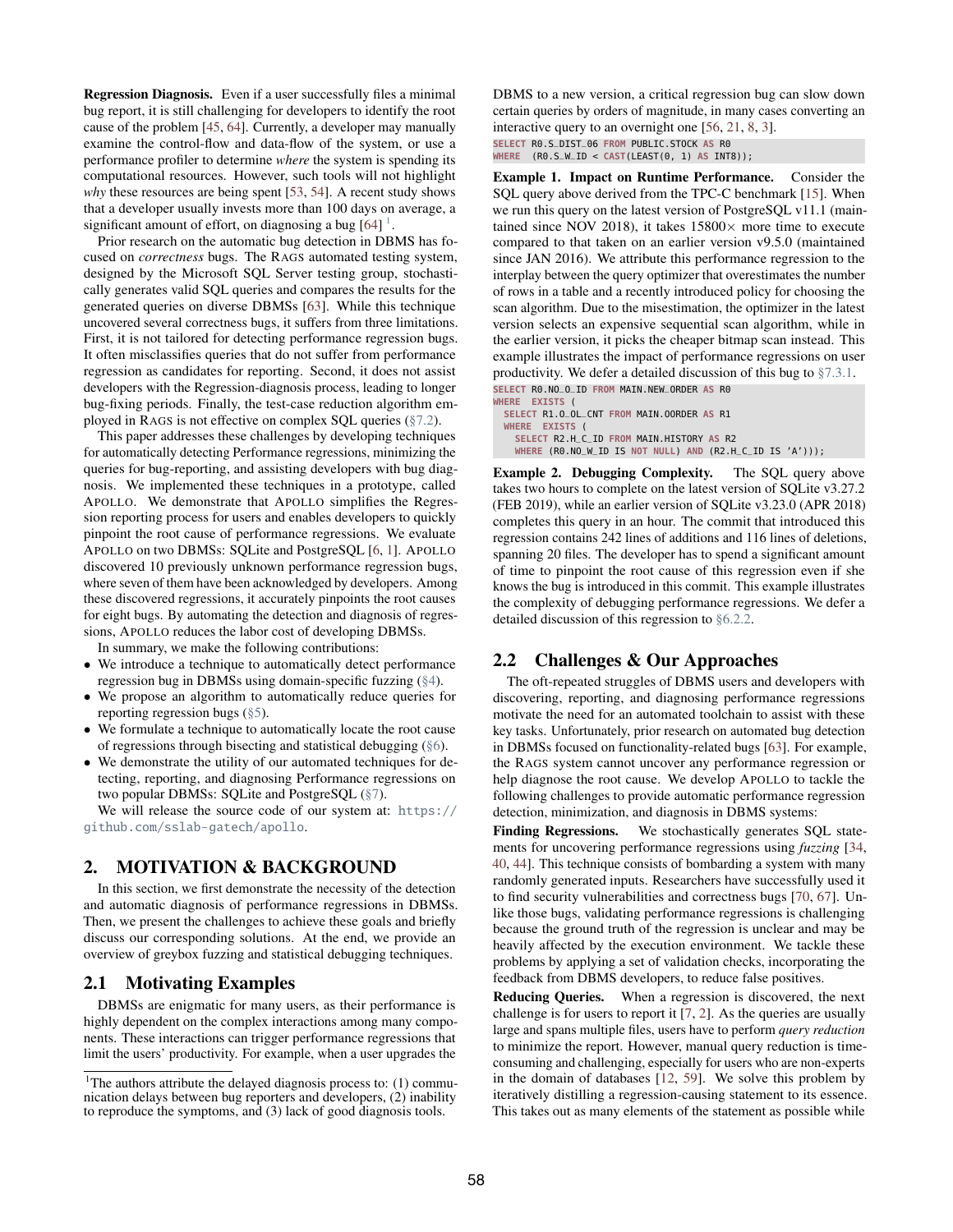<span id="page-2-1"></span>

Figure 1: Overview of greybox fuzzing. A fuzzer keeps mutating known inputs to generate new ones. It feeds each input to the tested program and monitors the execution behavior. Based on the result, it updates the input generation policy to trigger desired program features.

ensuring that the reduced query still triggers the problem.

Diagnosing Causes. Once a regression report is filed, the final challenge is for developers to diagnose its root cause [\[45,](#page-12-12) [64\]](#page-13-5). To accomplish this, a developer either manually examines the program, or utilizes a performance profiler to determine *how* the CPU time is distributed on different functions. However, this process cannot highlight *why* the time is distributed this way [\[53\]](#page-13-6). To simplify the diagnosis process, we use two techniques to automatically identify the root cause. First, we bisect historical commits to locate the first one that introduces the performance decrease. Second, we leverage statistical debugging to co-relate the execution decrease to suspicious source lines within the commit [\[33,](#page-12-20) [53\]](#page-13-6).

## 2.3 Background

Fuzzing. Fuzzing is an automated technique for testing software [\[55\]](#page-13-10). It mutates inputs in a pseudo-random fashion and monitors whether the target program shows unexpected behaviors (*e*.*g*., crashes) on each mutated input. Feedback-driven fuzzing utilizes the *feedback* (*e*.*g*., code coverage) from previous runs to dynamically update the policy of input selection and mutation. [Figure 1](#page-2-1) illustrates the fuzzing process in AFL, a widely used feedback-driven fuzzer [\[22\]](#page-12-21). The detailed steps are as follows:  $\bullet$  AFL initializes a priority queue with the given input.  $\bullet$  It selects the most interesting input from the queue.  $\bigcirc$  AFL mutates the input using predefined policies (*e*.*g*., modifying several bytes, inserting interesting values, or deleting some blocks). 4 It launches the target program with the newly generated input and monitors the execution status for anomaly behaviors.  $\bigcirc$  AFL collects feedback metrics of the execution (*e.g.*, code coverage) and  $\bigcirc$  compares the metric against prior runs. If the execution crashes with a new code coverage, it reports the bug-triggering input; if the execution terminates normally with a new code coverage, AFL appends the new input to the queue and go to  $\bullet$ ; otherwise, it returns to  $\bullet$  for another iteration.

Statistical Debugging. Statistical debugging is an effective technique for diagnosing failures in systems [\[33,](#page-12-20) [53,](#page-13-6) [54,](#page-13-7) [64\]](#page-13-5). It formalizes and automates the process of finding program (mis)behaviors that correlate with the failure. Statistical debugging consists of two steps. First, it uses binary instrumentation to keep track of various program behaviors. Second, it uses a statistical model to automatically identify *predicates* on the program state that highly correlated with the program failure. The overall steps of a statistical debugging pipeline are as follows:  $\bigoplus$  It injects code to the target program to evaluate boolean predicates (*e*.*g*., true or false) at various program points.  $\bullet$  Upon termination, the instrumented program will generate a trace that records how often each predicate was observed and found to be true.  $\bigcirc$  It constructs a statistical model by consolidating a large number of traces (*e*.*g*., across many inputs) to find predicates that are predictive of failure.  $\bigoplus$  It ranks these predicates based on their *sensitivity* (*i*.*e*., account for many failed runs) and *specificity*  $(i.e.,$  do not mispredict failure in successful runs).  $\bigodot$  The developer may use the list of predicates to identify buggy program components (*e*.*g*., functions containing branches that are highly correlated with failures). We will further describe more details in [§6.2.](#page-6-1)

<span id="page-2-2"></span>

Figure 2: Architecture of APOLLO. It takes in two versions of one DBMS, and produces a set of performance regression reports. Internally, APOLLO mutates SQL queries to trigger significant speed difference. Then it minimizes the bug-triggering queries and performs diagnosis on the regression.

## 3. SYSTEM OVERVIEW

APOLLO will help developers build DBMSs that deliver robust performance: it detects performance regression bugs, simplifies bug reports and automates bug diagnosis. Therefore, we design APOLLO to contain three components: the fuzzing engine SQLFUZZ [\(§4\)](#page-2-0), the query minimization framework SQLMIN [\(§5\)](#page-4-0), and the diagnosis engine SQLDEBUG [\(§6\)](#page-5-0), as shown in [Figure 2.](#page-2-2) SQLFUZZ relies on a feedback-driven fuzzing engine to generate SQL statements to uncover performance regressions. It provides a wider coverage of the SQL input domain compared to prior work [\[63\]](#page-13-3). Also, it generates expressive SQL statements to support many combinations of DBMS features. This allows us to empirically measure the utility of fuzzing DBMSs. SQLMIN leverages domain-specific query-reduction algorithms to provide compelling evidence that a regression exists. Formalizing the statement-reduction problem allows us to investigate the effectiveness of a collection of complex query-reduction transformations. SQLDEBUG assists with identifying the root cause of performance regressions in DBMSs. It relies on a statistical model of program successes and failures to track down causes across versions of a DBMS. This model enables developers to isolate the relationships between specific program behaviors and the eventual success or failure of a program run.

Workflow. We anticipate that users and developers will adopt APOLLO in the following steps. A user first deploys APOLLO on her machine and connects it to the target DBMS.  $\bigcirc$  SQLFUZZ will perform feedback-driven mutational fuzzing to generate SQL statements and provide wider coverage of the SQL input domain [\(§4\)](#page-2-0). The key idea is to guide the fuzzing engine based on domain-specific feedback (*i*.*e*., probability for each clause in a SQL query), including runtime performance. <sup>2</sup> Next, SQLMIN will automatically distill the regression-activating SQL statements discovered by SQLFUZZ to their essence for filing regression reports. The user will send the regression report to the developers containing the query reduced by SQLMIN. <sup>1</sup> The developer will use SQLDEBUG to diagnose the root cause of the regression from the simplified test case produced by SQLMIN.

#### <span id="page-2-0"></span>4. SQLFuzz: DETECTING REGRESSIONS

SQLFUZZ automatically constructs SQL queries and runs them for uncovering performance regressions in a target DBMS. [Figure 3](#page-3-0) illustrates the architecture of SQLFUZZ. It begins by stochastically generating a set of general SQL queries. These queries are based on the widely supported SQL-92 standard [\[11\]](#page-12-22) and do not rely on any features that are only available in a particular DBMS version. Next, SQLFUZZ sends each generated query to two versions of the DBMS and records the execution time for each version. If the ratio of the latest version's execution time to the earlier version's exceeds the threshold (*e*.*g*., 3 times), SQLFUZZ treats the query as a potential regression-triggering input. Finally, it applies a set of validation rules on the short-listed SQL queries to confirm that each input consistently activates a performance regression. This validation step is crucial for reducing the number of false positives and is tailored for reporting performance regressions.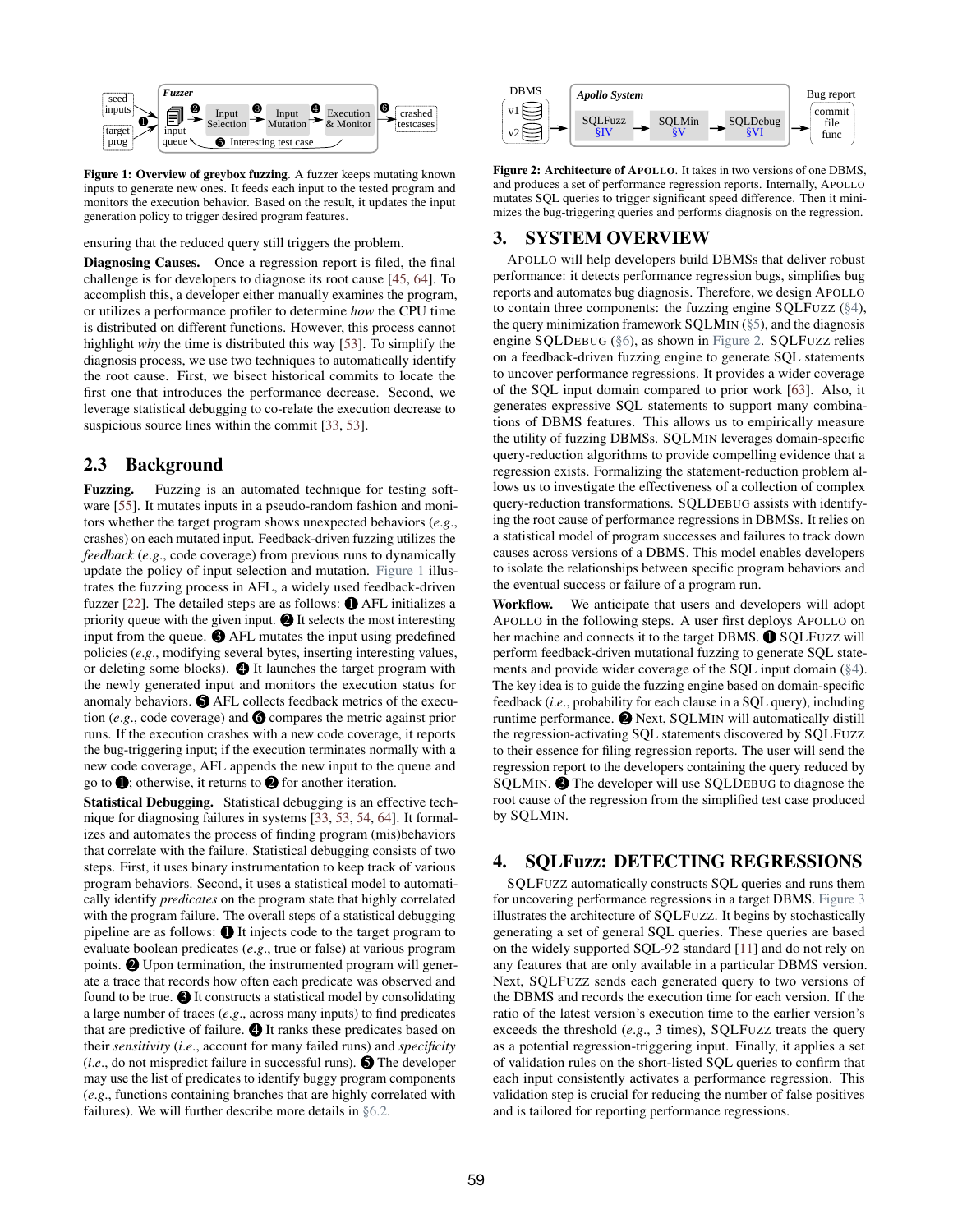<span id="page-3-0"></span>

Figure 3: Overview of SQLFUZZ. Our query generator keeps constructing queries based on the user specification and the probability table. The executor sends each query to both DBMS versions, and records execution plans and used times. The validator conducts a series of checks to remove false positives on each query that exhibits a significant performance drop on the newer version. Based on validated regressions, we update the probability table for guiding subsequent query generation.

## 4.1 SQL Query Generation

SQLFUZZ employs a top-down approach to generate SQL statements. As shown in the GenerateQuery procedure of [Algorithm 1,](#page-3-1) it first collects the meta-data regarding the target DBMS and the database [\(line 13\)](#page-3-2). This meta-data includes information of the supported operators by the DBMS and the schema of the tables in the database. Since the latest version of the DBMS may implement new operators, we use the old version to collect the meta-data. Next, SQLFUZZ derives a query specification from the meta-data [\(line 15\)](#page-3-3). The specification consists of a set of rules for symbol substitution, which can be recursively applied for generating queries [\[49,](#page-12-23) [71\]](#page-13-11). SQLFUZZ constructs the specification based on a *probability table*, which defines a frequency for each clause in a SQL query (*e*.*g*., WHERE clause is used in 70% of generated queries). If the constructed query requires a *target*, like a column or a table, we randomly select an appropriate one based on the schema of the database. SQLFUZZ then populates the abstract syntax tree (AST) of the query based on the specification [\(line 16\)](#page-3-4). We use AST in query generation as it provides a simple way to mutate the query. For example, SQLFUZZ easily inserts subqueries by adding subquery branches into existing AST. It then transforms the AST to the query [\(line 17\)](#page-3-5).

SQLFUZZ provides supports for controlling the query complexity [\(line 18\)](#page-3-6). It first validates whether the generated query conforms to the SQL grammar. After that, it checks if the generated query satisfies user-defined query complexity, like the maximum depth of subqueries, number of used subqueries, number of JOINs, number of clauses, and length of total query [\(line 18\)](#page-3-6). If the query passes those checks, the procedure returns the query to the caller. Otherwise, it repeats these steps to generate another query.

Feedback-driven Query Generation Process. SQLFUZZ utilizes information from prior fuzzing rounds to improve the probability of discovering queries that trigger performance regressions [\[27,](#page-12-24) [22,](#page-12-21) [51\]](#page-12-25). Specifically, it uses the probability table to manage this information across rounds. When SQLFUZZ confirms that a query uncovers a performance regression, it extracts all the entities (*e*.*g*., clauses) from the query, and increases the probabilities of these entities in the probability table. The intuition is that these entities may contain certain characteristics that lead to sought-after DBMS behaviors. By constructing queries that contain these entities, it is more likely to generate queries that trigger performance regressions. For example, if most of the regression-triggering queries contain the JOIN clause, the feedback-driven mechanism will gradually increase the frequency for JOIN, like from 50% to 60%. Therefore, the newly generated queries are more likely to contain a JOIN clause.

[Algorithm 1](#page-3-1) presents the procedure for discovering performance regressions. SQLFUZZ starts with a probability table that assigns the same priority to all entities [\(line 1\)](#page-3-7). It relies on the aforementioned GenerateQuery procedure to generate well-formed SQL queries [\(line 3\)](#page-3-8). It sends each generated query to two versions of the DBMS, *i.e.*, DBMS<sub>old</sub> and DBMS<sub>new</sub> and computes the ratio of

<span id="page-3-10"></span><span id="page-3-9"></span><span id="page-3-8"></span><span id="page-3-7"></span>

|    | <b>Algorithm 1:</b> Procedure for generating SQL queries and discov-                                            |  |  |  |  |  |  |  |
|----|-----------------------------------------------------------------------------------------------------------------|--|--|--|--|--|--|--|
|    | ering performance regressions                                                                                   |  |  |  |  |  |  |  |
|    | <b>Input</b> : $DBMS_{old}$ : old DBMS version,<br>$DBMS_{new}$ : new DBMS version                              |  |  |  |  |  |  |  |
|    | <i>threshold</i> : least time difference<br>DB: given database,                                                 |  |  |  |  |  |  |  |
|    | <b>Output</b> : <i>query</i> : bug-triggering queries                                                           |  |  |  |  |  |  |  |
|    | 1 prob table $\leftarrow$ InitProbTable();                                                                      |  |  |  |  |  |  |  |
|    | 2 while True do                                                                                                 |  |  |  |  |  |  |  |
|    | // Generate random queries for each round                                                                       |  |  |  |  |  |  |  |
| 3  | query $\leftarrow$ GenerateQuery (DBMS <sub>old</sub> , prob table);                                            |  |  |  |  |  |  |  |
|    | // Run queries on specified DBMSs                                                                               |  |  |  |  |  |  |  |
| 4  | time <sub>old</sub> , plan <sub>old</sub> $\leftarrow$ RunQuery ( <i>query</i> , <i>DBMS<sub>old</sub></i> );   |  |  |  |  |  |  |  |
| 5  | time <sub>new</sub> , plan <sub>old</sub> $\leftarrow$ RunQuery ( <i>query</i> , <i>DBMS</i> <sub>new</sub> ) ; |  |  |  |  |  |  |  |
| 6  | diff ratio $\leftarrow$ time <sub>new</sub> / time <sub>old</sub> ;                                             |  |  |  |  |  |  |  |
|    | // Store regression query after FP test                                                                         |  |  |  |  |  |  |  |
| 7  | <b>if</b> $diff$ ratio $>$ threshold <b>then</b>                                                                |  |  |  |  |  |  |  |
| 8  | if Validate (query) then                                                                                        |  |  |  |  |  |  |  |
| 9  | StoreQuery(query);                                                                                              |  |  |  |  |  |  |  |
| 10 | UpdateProbTable(prob_table, query, diff_ratio);                                                                 |  |  |  |  |  |  |  |
| 11 |                                                                                                                 |  |  |  |  |  |  |  |
| 12 | <b>Procedure</b> GenerateQuery ( $DBMS_{old}$ , prob_table)                                                     |  |  |  |  |  |  |  |
|    | // Retrieve meta-data about DBMS and database                                                                   |  |  |  |  |  |  |  |
| 13 | meta-data $\leftarrow$ RetrieveMetaData( $DBMS_{old}$ );                                                        |  |  |  |  |  |  |  |
|    | // Construct query specification for query generation<br>while True do                                          |  |  |  |  |  |  |  |
| 14 |                                                                                                                 |  |  |  |  |  |  |  |
| 15 | specification $\leftarrow$ BuildSpecification( <i>meta-data, prob table</i> );                                  |  |  |  |  |  |  |  |
| 16 | ast $\leftarrow$ SpecificationtoAST(spec);<br>query $\leftarrow$ AST to Query ( <i>ast</i> ) :                  |  |  |  |  |  |  |  |
| 17 |                                                                                                                 |  |  |  |  |  |  |  |
| 18 | if SyntaxCheck(query) and ComplexityCheck(query) then                                                           |  |  |  |  |  |  |  |
| 19 | return query;                                                                                                   |  |  |  |  |  |  |  |

<span id="page-3-11"></span><span id="page-3-6"></span><span id="page-3-5"></span><span id="page-3-4"></span><span id="page-3-3"></span><span id="page-3-2"></span><span id="page-3-1"></span>the corresponding execution times [\(line 6\)](#page-3-9). If DBMS<sub>new</sub> exhibits a significant performance drop for the current query, SQLFUZZ applies a set of validation rules to confirm the performance regression [\(line 8\)](#page-3-10). Finally, it stores the regression-triggering query after and updates the probability table to increase the frequency for each contained entity [\(line 10\)](#page-3-11). To avoid overfitting problem (*e*.*g*., generated query always contains JOIN clause), SQLFUZZ assigns maximum probability for each clause. SQLFUZZ continuously executes this loop for discovering more performance regressions.

## <span id="page-3-12"></span>4.2 Regression Validation

Validating queries that trigger performance regressions is challenging [\[63\]](#page-13-3). The reasons for this are twofold. First, developers may attempt to improve the performance of frequently executed queries, even if the changes result in slowing down other queries. We should report only regressions that affect a wide range of queries of real-world applications. This is different from uncovering correctness bugs or security vulnerabilities, where the ground truth (*i*.*e*., the sought-after program behavior) is well-defined. Second, the query execution time may be affected by the environment (*e*.*g*., number of CPU cores, memory capacity). This makes it challenging to reproduce the performance regression in a different environment.

SQLFUZZ tackles these problems by applying a set of validation checks to reduce false positives. These checks incorporate the feedback we received from DBMS developers. We demonstrate that these validation checks effectively reduce false positives in [§7.1.](#page-7-1)

• Non-executed Plan. When a query is submitted to the DBMS, the query optimizer attempts to find the optimal execution plan from a large number of alternatives [\[39\]](#page-12-26). However, the old version and the new version of the DBMS may select different plans for the same query, resulting in different execution times. One special case resulting in significant time difference is when the plan selected by the old version produces an empty result in the middle of its execution, which immediately returns the empty result without running the left subplans. Meanwhile, the plan selected by the new version does not see any empty result, and thus it will complete the whole plan without any early termination. A major source of false positives is such *non-executed plans* [\[30\]](#page-12-27). DBMS developers clarified that this is an inherit problem of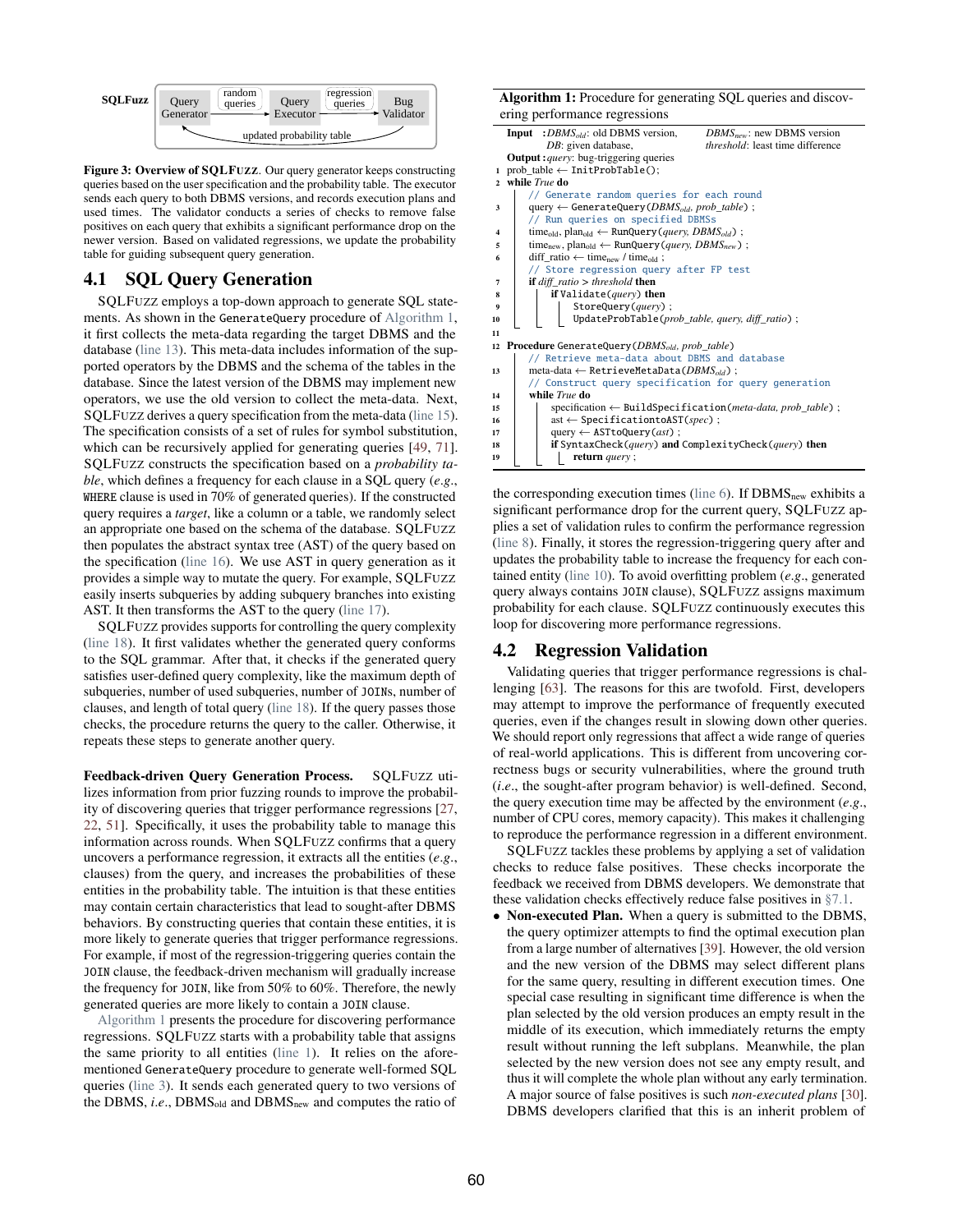DBMS, and they do not consider such plans to be bugs.

- Non-deterministic Behavior. Non-deterministic clauses and routines may return different results for the same query, resulting in many false alarms. For example, the LIMIT K clause should return the top K records. However, without an ORDER BY clause, the top K records are randomly selected [\[28\]](#page-12-28). The result of statement WHERE (timestamp>now()) depends on the nondeterministic routine now(). To avoid such false positives, we only use deterministic clauses and routines for query generation.
- Catalog Statistics. If the statistics maintained by the DBMS are not up-to-date, the optimizer may not select the optimal plan. We eliminate false positives due to out-of-date statistics by always updating the statistics (*e*.*g*., using ANALYZE for PostgreSQL).
- Environment Settings. To mitigate the impact of environment settings on performance, we configure SQLFUZZ to use the same settings across different DBMS versions. For example, PostgreSQL uses a 4 MB memory buffer for sorting and JOIN. If the executor requires more memory, it has to spill over the results to disk, leading to a high execution time. We resolve this problem by increasing the size of the memory buffer to 256 MB.

#### 4.3 Design Details

The design goals for SQLFUZZ are threefold: (1) efficiency, (2) reproducibility, and (3) extensibility. We now discuss the technical details we leverage in SQLFUZZ to accomplish these goals.

Efficiency. Canonical fuzzers usually restrict the size of test cases so that the fuzzer can process more test cases, like limiting the file size to accelerate the fuzzing of a file parser [\[48\]](#page-12-29). However, in DBMSs, even a short query with a few JOIN clauses can take several hours to complete. Therefore, we leverage the following DBMSaware techniques for maximizing the efficiency of SQLFUZZ.

- Limiting Query Complexity. The following features of a SQL query have a heavy impact on its execution time: the number of JOIN clauses, the number of subqueries, and the number of statements. To accelerate fuzzing, we constrain the complexity of generated queries [\(line 18](#page-3-6) in [Algorithm 1\)](#page-3-1) regarding these aspects. For example, a query contains at most four JOIN clauses).
- Syntax Check. Executing queries with syntax errors reduces computational efficiency. SQLFUZZ circumvents this problem by applying syntax checks before running the query and discarding invalid queries [\(line 18](#page-3-6) in [Algorithm 1\)](#page-3-1).
- LIMIT Clause. SQLFUZZ uses the LIMIT clause to restrict the number of returned rows to accelerate query execution. However, as LIMIT introduces non-deterministic behavior, during validation we remove all LIMIT clauses from the queries and confirm whether they consistently activate the regressions.
- Query Timeout SQLFUZZ applies a user-defined timeout for each generated query to amortize the time budget across several queries. This allows the tool to gracefully handle time-consuming queries that satisfy the above checks. We adopt two different timeout values, one for the query generation and another for each query execution. To decide the timeout value, we empirically assign them to utilize machine as much as possible. Developers can adjust the timeout number as they want.

Reproducibility. DBMS developers may want to configure the tool to reproduce queries in a deterministic way and focus on specific classes of regressions. [Table 1](#page-4-1) lists a subset of the settings currently supported by SQLFUZZ: regression threshold, depth of subqueries, number of JOINs, the depth of expressions, the seed of the random number generator, and other features of the validator.

• Query Generator: When the Non\_Deterministic flag is enabled, the query generator refrains from constructing queries containing non-deterministic clauses and routines. The Max\_Join Table 1: Configurable Settings of SQLFUZZ. While settings for the query generator and validator help reduce false positives, those for the query executor allow SQLFUZZ to support different DBMSs.

<span id="page-4-1"></span>

|                        | <b>Configuration</b> | <b>Description</b>              |  |
|------------------------|----------------------|---------------------------------|--|
|                        | Non Deterministic    | Discard non-deterministic funcs |  |
| <b>Ouery Generator</b> | Max_Query_Size       | Maximum query size              |  |
|                        | Max Join             | Maximum number of 10TNs         |  |
|                        | Allow_DB_Update      | Allow DB modifications          |  |
|                        | Timeout              | Maximum generation time         |  |
|                        | Regression_Threshold | Magnitude of regression         |  |
|                        | <b>DBMS</b>          | <b>Targeted DBMS</b>            |  |
| <b>Ouerv Executor</b>  | DBMS_configuration   | DBMS-specific configuration     |  |
|                        | Execute_Analyze      | Update catalog statistics       |  |
|                        | Timeout              | Maximum execution time          |  |
| <b>Bug Validator</b>   | Non Executed         | Discard non-executed plans      |  |
|                        | LIMIT Clause         | Discard LIMIT clauses           |  |

and Max\_Query\_Size settings determine the maximum number of JOIN clauses and the query size, respectively.

- Query Executor: Regression\_Threshold indicates the minimal performance gap for the tool to consider a query as regressiontriggering. DBMS and DBMS\_Configuration are used for connecting to the target DBMS. Execute\_Analyze parameter contains the DBMS-specific command for updating the catalog's statistics.
- Regression Validator: When the Non\_Executed flag is enabled, the validator discards any query if its plan contains any nonexecuted part. When LIMIT\_Clause is enabled, we remove LIMIT clauses before regression validation to eliminate this randomness.

Extensibility. We leverage three techniques to improve the extensibility of SQLFUZZ to support multiple DBMSs. First, the core components of SQLFUZZ (*i*.*e*., query generator, executor, and validator) are DBMS-agnostic. We introduce a layer of indirection between general-purpose parameters and specific commands used by a target DBMS (*e*.*g*., Execute\_Analyze). Second, the fuzzer supports both client-server DBMSs (*e*.*g*., PostgreSQL, MySQL, or MariaDB) and embedded DBMSs (*e*.*g*., SQLite). It communicates with client-server DBMSs using a networking component. In the case of embedded DBMSs, SQLFUZZ spawns the system as a new process and directly executes queries. Third, SQLFUZZ supports two types of query generators to address query dialect problem: a SQLSmith-based generator [\[26\]](#page-12-30) for SQLite and PostgreSQL systems, and a RQG-based random query generator [\[20\]](#page-12-31) for MySQL and MariaDB systems.

## <span id="page-4-0"></span>5. SQLMin: QUERY REDUCTION

After discovering a regression-triggering query of the target DBMS, the user may try to minimize the query before sending the bug report to developers. This minimization technique consists of repeatedly removing as many elements of the query as possible, while ensuring that the performance regression is still preserved. Therefore, manual effort for query-reduction is time-consuming and error-prone. SQLMIN addresses these problems by automating this process in a general way. Besides queries produced by SQLFUZZ, SQLMIN can also minimize regression-triggering queries from other sources, like normal executions or other fuzzing tools.

Comparison with Prior Research. We note that the RAGS system [\[63\]](#page-13-3) and Reducer [\[23\]](#page-12-32) also try to tackle the automated queryminimization problem. The minimization algorithm of RAGS consists of two steps: discard terms in expressions and remove WHERE and HAVING clauses. Reducer also applies two steps for queryminimization: delete line by line and remove column name from SELECT or INSERT. Because of the simplicity, their algorithms suffer from three limitations. First, they do not consider dependencies between the removed expressions and the rest of the query, resulting in invalid queries. For example, if they remove expression  $E$  from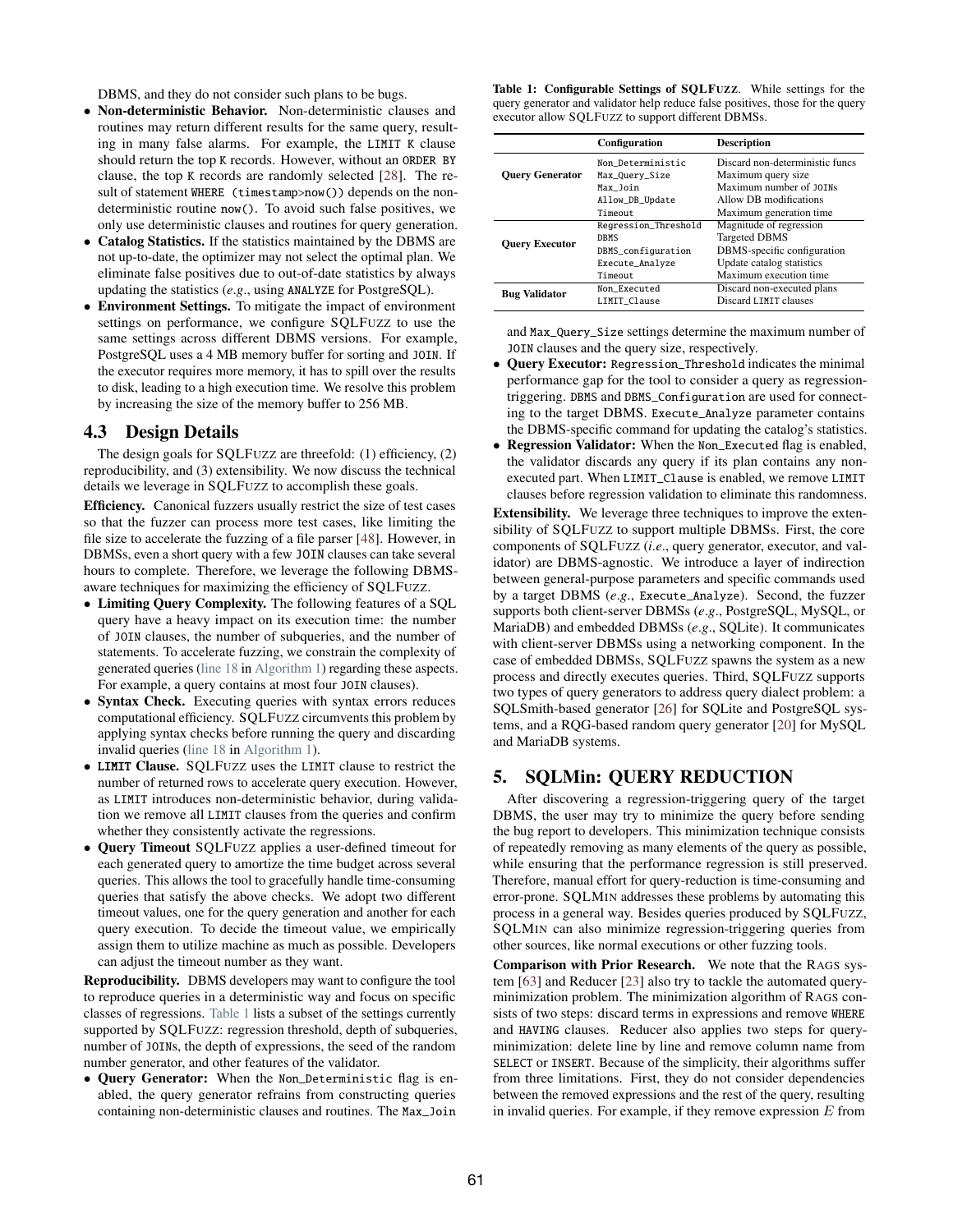<span id="page-5-4"></span><span id="page-5-3"></span><span id="page-5-2"></span>

|              | Algorithm 2: Procedure for reducing bug-triggering queries                                                        |  |  |  |  |  |
|--------------|-------------------------------------------------------------------------------------------------------------------|--|--|--|--|--|
|              | : $DBMS_{old}$ : old DBMS version,<br>$DBMS_{new}$ : new DBMS version,<br>Input                                   |  |  |  |  |  |
|              | <i>query</i> : original query,<br><i>min_time</i> : minimum execution time,                                       |  |  |  |  |  |
|              | threshold: minimum regression threshold                                                                           |  |  |  |  |  |
|              | <b>Output:</b> min_query: minimal query triggering regression                                                     |  |  |  |  |  |
| $\mathbf{1}$ | <b>Procedure Minimize</b> ( $DBMS_{old}$ , $DBMS_{new}$ , query, min_time, threshold)                             |  |  |  |  |  |
| 2            | old_size $\leftarrow$ min_size $\leftarrow \infty$ ;                                                              |  |  |  |  |  |
|              | // Bottom-up reduction                                                                                            |  |  |  |  |  |
| 3            | for subquery $\in$ query do                                                                                       |  |  |  |  |  |
| 4            | time <sub>old</sub> , plan <sub>old</sub> $\leftarrow$ RunQuery ( <i>subquery</i> , <i>DBMS<sub>old</sub></i> );  |  |  |  |  |  |
| 5            | $time_{new}$ , plan <sub>new</sub> $\leftarrow$ RunQuery ( <i>subquery</i> , <i>DBMS<sub>new</sub></i> );         |  |  |  |  |  |
| 6            | <b>if</b> time > min_time <b>and</b> $\frac{time_{new}}{time_{old}}$ > threshold <b>then</b>                      |  |  |  |  |  |
| 7            | <b>if</b> Length(subquery) $\lt$ min size <b>then</b>                                                             |  |  |  |  |  |
| 8            | $min\_query \leftarrow subquery;$                                                                                 |  |  |  |  |  |
| 9            | $min\_size \leftarrow Length(subquery)$ ;                                                                         |  |  |  |  |  |
|              | // Top-down reduction                                                                                             |  |  |  |  |  |
| 10           | for element $\in$ GetComponents (min query) do                                                                    |  |  |  |  |  |
|              | // Component = {subquery, clauses, lists}                                                                         |  |  |  |  |  |
| 11           | $min\_query' \leftarrow min\_query - element;$                                                                    |  |  |  |  |  |
| 12           | time <sub>old</sub> , plan <sub>old</sub> $\leftarrow$ RunQuery( <i>min_query'</i> , <i>DBMS<sub>old</sub></i> ); |  |  |  |  |  |
| 13           | $time_{new}$ , plan <sub>new</sub> $\leftarrow$ RunQuery ( <i>min_query'</i> , <i>DBMS<sub>new</sub></i> );       |  |  |  |  |  |
| 14           | <b>if</b> time > min_time <b>and</b> $\frac{time_{new}}{time_{old}}$ > threshold <b>then</b>                      |  |  |  |  |  |
| 15           | $min\_query \leftarrow min\_query'$ ;                                                                             |  |  |  |  |  |
|              | $\sqrt{7}$ Iterate until no reduction                                                                             |  |  |  |  |  |
| 16           | <b>if</b> Length( $min\_query$ ) < $old\_size$ then                                                               |  |  |  |  |  |
| 17           | $old\_size \leftarrow min\_size \leftarrow Length(min\_query)$ ;                                                  |  |  |  |  |  |
| 18           | go to line $3$ ;                                                                                                  |  |  |  |  |  |
| 19           | else                                                                                                              |  |  |  |  |  |
| 20           | return min_query                                                                                                  |  |  |  |  |  |
|              |                                                                                                                   |  |  |  |  |  |

<span id="page-5-10"></span><span id="page-5-9"></span><span id="page-5-8"></span><span id="page-5-7"></span><span id="page-5-6"></span><span id="page-5-5"></span><span id="page-5-1"></span>a query  $Q$  but the reduced query  $Q'$  still uses  $E$ , the DBMS will throw a syntax error. Because of the lack of dependency-tracking, they also cannot handle correlated subqueries. Second, they employ a *top-down* approach that starts from the entire query and iteratively removes as many expressions as possible. If the performance regression is associated with a nested subquery, a *top-down* approach will end up with a syntax error due to the dependencies between inner and outer queries. Finally, they are tailored for correctness or functionality bugs and will not preserve the performance regression during query reduction. Specifically, the reduced query should produce the same result, or crash the program in the same way. However, for regression bugs, the reduced query just has to exhibit a performance drop over the developer-specified threshold.

## 5.1 General Query Reduction Framework

SQLMIN is a general framework for reducing regression-triggering queries. It takes three sets of input from the user: the two versions of the DBMS, the original regression-triggering query, and the min\_execution\_time and regression\_threshold parameters. We require the execution time of a reduced query to be larger than min\_execution\_time (*e*.*g*., 10 ms) to ensure that the reduction algorithm is not misled by the inaccuracy of time measurement or the environmental noises (*e*.*g*., interference from other concurrently running processes). We require the reduced query to trigger a performance drop higher than the regression\_threshold parameter.

[Algorithm 2](#page-5-1) illustrates the query-reduction algorithm. SQLMIN iteratively reduces the query until convergence. It initially adopts a bottom-up approach to reduce each subquery [\(line 3](#page-5-2) to [line 9\)](#page-5-3). For each valid subquery, it checks whether the subquery exhibits the desired performance drop and takes non-trivial time to complete. If so, we set this as the best reduced query (min\_query) [\(line 8\)](#page-5-4). SQLMIN then adopts a top-down approach to further reduce the subquery by removing different components of the query: subqueries, clauses, and lists [\(line 10](#page-5-5) to [line 11\)](#page-5-6). If the reduced subquery still exhibits the desired performance drop and takes non-trivial time to complete, we will update min\_query to the reduced one [\(line 15\)](#page-5-7). Finally, SQLMIN checks whether this loop iteration successfully reduced the query [\(line 17\)](#page-5-8). If so, it continues on to the next iteration to check

<span id="page-5-11"></span>

Figure 4: Query Minimization Example. SQLMIN reduces the size of the discovered query while preserving the performance regression property. It adopts both top-down and bottom-up approaches for the reduction.

whether it is possible to further reduce the min\_query [\(line 18\)](#page-5-9). Otherwise, it returns min\_query after detecting convergence [\(line 20\)](#page-5-10).

Example 3. Query Minimization. We use the example in [Fig](#page-5-11)[ure 4](#page-5-11) to illustrate the query-reduction process. The original SQL query Q contains 3,912 bytes and the performance drop associated with it is  $2.4 \times$ . We relax the regression threshold to  $1.8 \times$ . With the bottom-up approach, SQLMIN  $\bigcirc$  extracts the largest subquery and transforms it to a valid query (shaded region) by eliminating dependencies between the outer and the inner queries. For example, it removes referred column name from the WHERE clause (line 14). With the top-down approach, it sequentially removes several entities from the query  $(②-⑤)$ : condition in the WHERE clause (line 7), column list and subquery in the SELECT (line 10 and 11), and the LIMIT clause (line 15). SQLMIN iterates this reduction until convergence. This enables it to resolve dependencies between entities. For example, there is a dependency between the condition SubQ\_0.C1 ( $\bigcirc$ ) and the column  $Ref_0.0_I_DATA$  ( $\bigcirc$ ). If SQLMIN removes the referencing condition without eliminating the referenced column, the reduced query will be syntactically invalid. During the first iteration, SQLMIN only removes the referencing condition since eliminating it does not trigger a syntax error. During the second iteration, it removes the referenced column, thereby converging to a syntactically valid reduced query.

## <span id="page-5-0"></span>6. SQLDebug: DIAGNOSING ROOT CAUSE

Even with the reduced regression-triggering query, DBMS developers still need to invest a significant amount of effort on diagnosing the root cause of the problem [\[64\]](#page-13-5). In this section, we present the design of SQLDEBUG, a tool for assisting developers with root cause diagnosis. SQLDEBUG first identifies the commit (*i*.*e*., a set of changes) to the DBMS source code that gave rise to the problem  $(\S6.1)$ . It then localizes the root cause of the regression among these changes using statistical debugging [\(§6.2\)](#page-6-1).

#### <span id="page-5-12"></span>6.1 Identification of Problematic Commit

Developers co-ordinate changes to the source code of a DBMS using *version control systems* (*e*.*g*., git [\[13\]](#page-12-33) and fossil [\[14\]](#page-12-34)). Each change is identified using a unique *commit identifier* (*e*.*g*., 307a94f). Two different versions of a DBMS may be separated by tens to thousands of commits. SQLDEBUG uses a binary search algorithm across these commits to identify the one that introduced the performance regression. This technique, referred to as *commit bisecting*, has been applied to other complex software systems [\[16,](#page-12-35) [18,](#page-12-36) [17\]](#page-12-37).

SQLDEBUG first extracts all commits between the old version and the new version of the DBMS from the version control system. It then checks whether the query triggers the performance regression between the two commits corresponding to two versions. This check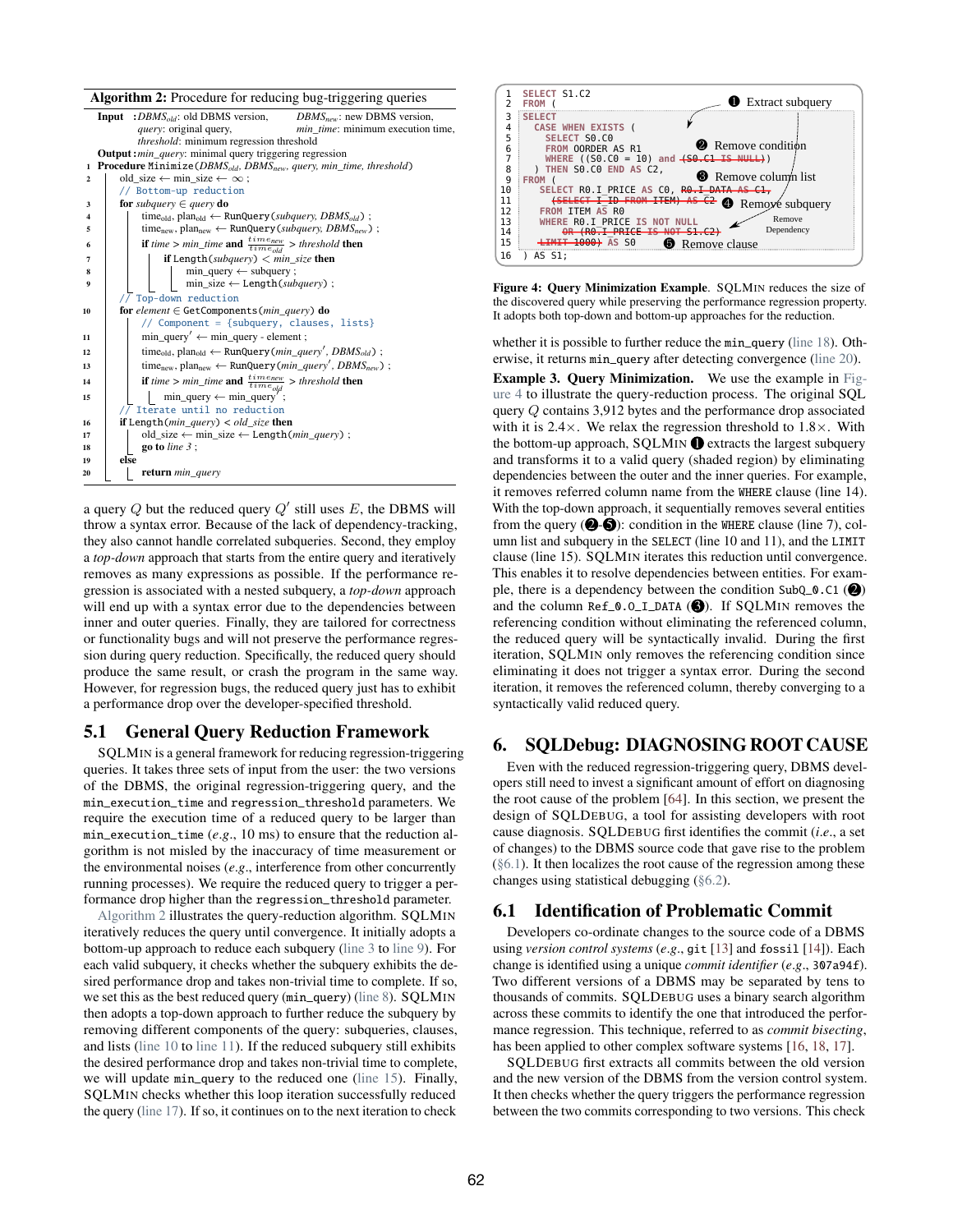<span id="page-6-2"></span>

Figure 5: Architecture of SQLDEBUG. The diagnosis process consists of two techniques: (1) commit bisecting and (2) statistical debugging. First, SQLDEBUG identifies the earliest commit that introduced the performance regression. Then, it collects execution traces on the identified commit and utilizes statistical debugging to localize the root cause of the regression (*i*.*e*., file name, function name, and line number).

is to confirm the source code is consistent with the released DBMS binaries regarding the regression. If the query does not trigger the performance regression, SQLDEBUG just includes more older and newer commits until it finds two commits that show the regression. After that, SQLDEBUG uses a binary search algorithm to find the first commit that introduces the regression. We call the commit corresponding to the older and faster version as *fast commit*, and call the on corresponding to the newer and slower version as *slow commit*. In each iteration of the binary search, we pick up the commit in the middle between the current fast commit and the slow commit, called *middle commit*. If the DBMS compiled from the middle commit is much slower than the fast commit, we set the middle commit as the new slow commit. Otherwise, we set the middle commit as the new fast commit. We keep this search until no commit exists between the fast commit and slow commit. The slow commit is the first one that triggers the regression.

Compilation Cache. During the commit bisecting, SQLDEBUG retrieves and compiles many versions of the DBMS, which leads to a slow diagnosis process. To address this problem, SQLDEBUG caches the compiled versions of the DBMS and reuses them when possible across searches to accelerate the diagnosis process.

Example 4. Commit Bisecting. [Figure 5](#page-6-2) illustrates a commit bisecting process. There is a performance regression between the first commit c1 and the latest commit c9. Our goal is to find the first commit that introduces the regression. SQLDEBUG starts by validating the performance regression between c1 and c9. It then retrieves and compiles the middle commit c5 and runs the regressiontriggering input on that version. If the query runs fast on c5, it updates the search to begin at c5. By iterating this binary search, SQLDEBUG concludes that the regression is activated by c5.

#### <span id="page-6-1"></span>6.2 Localization of Root Cause

After identifying the commit that introduced the regression, a developer will further localize the root cause of the problem to a particular source line of the source code. This step is crucial for a *major commit* that contains changes spans a large number of source code files. We automate this localization process in SQLMIN by extending the traditional statistical debugging technique [\(Figure 2.3\)](#page-2-1). Challenges. The canonical statistical debugging technique suffers from two limitations in locating regression bugs. First, it only supports analysis in one version of the program. However, SQLMIN has to perform comparative analysis across two versions of the DBMS. Second, it requires a significant number of regressiontriggering inputs to construct a statistical model. However, it is challenging to collect a large set of loosely correlated queries that trigger the same regressions in DBMSs. SQLDEBUG addresses the first challenge by aligning execution traces from two versions of the DBMS. It tackles the second challenge by using SQLMIN to derive loosely correlated queries that trigger the same regression.

[Figure 5](#page-6-2) illustrates the way we extend the statistical debugging technique for diagnosing performance regressions.  $\bigcirc$  SQLDEBUG begins with the first slow commit and the last fast commit identified through commit bisecting. It compiles these versions to binaries with debugging information [\[38\]](#page-12-38).  $\bullet$  It then uses SQLMIN to produce more regression-triggering queries during the query reduction. Specifically, it collects all the intermediate sub-optimally reduced queries no matter they trigger the performance regression or not.  $\bigcirc$  Next, SQLDEBUG instruments the binaries to collect the list of evaluated branches while executing these *bad* and *good* queries in both versions.  $\bullet$  For each query, it aligns the pair of traces obtained from the two versions, based on the differences from the source code. We discuss the trace collection and alignment steps in detail later in this section.  $\bigcirc$  Finally, it leverages statistical debugging to process the aligned traces from all queries and generates a list of branches in the source code that strongly correlate with the regression.

#### *6.2.1 Trace Collection and Alignment*

Execution Trace Collection. SQLDEBUG utilizes *dynamic binary instrumentation* to collect the execution traces from both versions of the DBMS. Specifically, it instruments the binary to record each conditional branch instruction to obtain the list of branches that are either taken or not taken during execution. Since the dynamic instrumentation tool, DynamoRIO [\[35\]](#page-12-39), does not support multi-processed software systems, we configure the DBMS in the single-process mode for bug diagnosis (*e*.*g*., single-user mode in PostgreSQL [\[29\]](#page-12-40) launches DBMS within one process). By applying the single-process mode, DBMS runs necessary modules in multiple threads within the same process; thus, APOLLO can diagnose the root cause correctly. We introduce implementation detail in [§7.](#page-7-0)

Trace Alignment. Since two binaries of a DBMS have different address space layouts, the execution traces collected by SQLDEBUG do not share the same set of addresses. SQLDEBUG aligns these different layouts using three steps for statistical debugging. First, it only considers instructions in functions that were modified across these two binaries. Second, it maps each instruction to a (function,offset) pair, where offset is the distance from the given instruction to the first instruction of the function. For example, (TupleHashTableMatch,0x445) identifies that the instruction starts at offset 0x445 from the start of the TupleHashTableMatch function. Finally, it sequentially aligns instructions from two versions if their function names and offsets match each other. SQLDEBUG examines both instructions with and without matches in the other version, since the latter changes may also correlate with the regression.

#### <span id="page-6-0"></span>*6.2.2 Applying Statistical Debugging*

After aligning the traces, we build statistical debugging model. by following a conventional method to infer buggy locations. We calculate the probability that an execution fails when the corresponding predicate (branch) is taken. Using the calculated probability, we infer possible buggy locations with its rank. We introduce a great reference for readers who would like to know the details of statistical debugging method [\[64\]](#page-13-5).

2-Version Statistical Debugging. Our statistical debugging model differs from the traditional one in two ways. First, since we are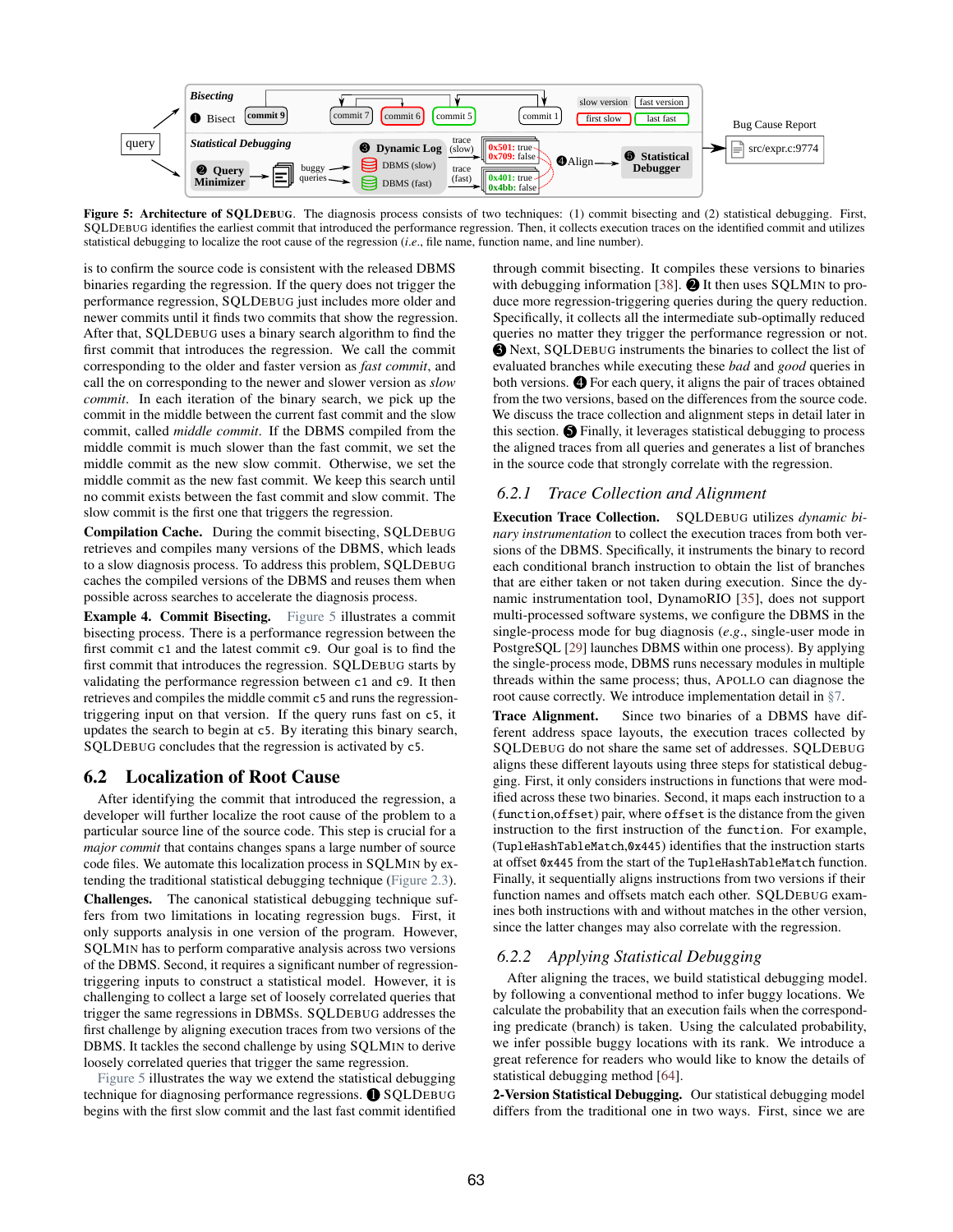Table 2: SQLDEBUG validation. Validation result on existing regressions.

<span id="page-7-2"></span>

| <b>DBMS</b> | Version          | <b>Bisecting</b>       | <b>Statistical Debugging</b>                              | <b>Validate</b>   |
|-------------|------------------|------------------------|-----------------------------------------------------------|-------------------|
| SOLite      | v3.6.23<br>v3714 | defaf0d99<br>ddd5d789e | where.c:sqlite3WhereBegin()<br>where.c: bestB treeIndex() | √<br>$\checkmark$ |
| PostgreSOL  | v8.1.2           | 7ccaf13a0              | nbtutils.c:_bt_checkkeys()                                | $\checkmark$      |

targeting performance regressions, our notions of program success and failure correspond to fast and slow query execution, respectively. Second, we restrict the number of ranked predicates (*i*.*e*., conditional branches) by only examining those related to the commit identified using bisection. The statistical debugging model returns a list of predicates and their *Importance metric* [\[64\]](#page-13-5) (*e*.*g*., predicate A: 0.887). Using the debugging information in the compiled binaries, SQLDEBUG maps the addresses of the predicates to the source code of the DBMS: (function\_name, line\_number).

Validation with Existing Regressions. To confirm the validity of the diagnosis result, we collect reproducible performance regressions that are submitted to the DBMS community. Then we manually compare the actual bug fix with our diagnosis result. As shown in [Table 2,](#page-7-2) SQLDEBUG correctly pinpoints the root cause of the regressions. After bisecting roughly identifies multiple candidate locations, statistical debugging diagnosed the actual location, *i*.*e*., the file, the function, and the related predicates.

Example 5. Diagnosing Root Cause. We use SQLDEBUG for identifying the root cause of the performance regression triggered by Example 2 in  $\S 2.1$ .  $\bullet$  After 11 binary search iterations, bisection reveals that the last fast-commit and the first slow-commit are f856676 (DEC-31-2018) and e130319 (DEC-31-2018), respectively. 2 SQLDEBUG then constructs a set of loosely related intermediate queries using SQLMIN. Among the queries, it randomly chooses 10 that trigger the regression and 10 that do not trigger the bug.  $\bigcirc$  We feed these 20 queries to the corresponding binaries and collect the execution traces.  $\bigcirc$  SQLDEBUG filters out all instructions that are not relevant to the changes between these two commits and aligns the left instructions for each query. In this example, the filtering step reduces the number of instructions from 4,106 to 136 on average.  $\bigcirc$ SQLDEBUG then applies statistical debugging to localize the root cause of the regression. It returns the top three predicates with the highest *Importance* metric. **O** With the debugging information of the binaries, it maps these predicates back to the source code [\[38\]](#page-12-38). We manually inspect these three predicates and confirm that two of them in functions sqlite3VdbeJumpHere and sqlite3VdbeAddOp0 are responsible for the performance regression.

#### <span id="page-7-0"></span>7. EXPERIMENTAL EVALUATION

We implement APOLLO with 3,054 lines of Python code and 156 lines of C++ code. We develop SQLFUZZ based on SQL-Smith and Random Query Generator (RQG) [\[20\]](#page-12-31). We leverage DynamoRIO [\[35\]](#page-12-39) to collect execution traces in SQLDEBUG. During the fuzzing, we use the TPC-C benchmark in our fuzzing and corresponding evaluations [\[15\]](#page-12-16). In particular, we use the queries as a corpus for bootstrapping SQLFUZZ and execute the queries on the tables contained in the benchmark. We configure the benchmark's scale factor to be one and 50 for fuzzing and validation, respectively.

Our evaluation aims to answer the following questions:

- Regression Detection: Is APOLLO effective at finding performance regressions in real-world DBMSs? How effective is SQLFUZZ at removing false positives? [\(§7.1\)](#page-7-1)
- Query Reduction: Can SQLMIN outperform RAGS on reducing discovered queries? How effective are different strategies? [\(§7.2\)](#page-8-0)
- Regression Diagnosis: Can SQLDEBUG localize the root cause of detected performance regressions? [\(§7.3\)](#page-9-1)

Table 3: APOLLO configuration. Settings used in our evaluation.

<span id="page-7-3"></span>

|                        | Configuration     | <b>Default</b>              |
|------------------------|-------------------|-----------------------------|
|                        | Non Deterministic | exclude                     |
| <b>Ouery Generator</b> | Max_Query_Size    | $<$ 4000 bytes, $<$ 4 joins |
|                        | Allow_DB_Update   | do not modify DB            |
|                        | Timeout           | 0.2 second per query        |
|                        | Threshold         | 150%                        |
|                        | <b>DBMS</b>       | PostgreSQL and SQLite       |
| <b>Ouery Executor</b>  | DB_Configuration  | WORK MEM(128MB),            |
|                        |                   | SHARED MEM(128MB)           |
|                        | Execute_Analyze   | run every 1,000 Execs.      |
|                        | Timeout           | 5 seconds per query         |
| <b>Bug Validator</b>   | Non Executed      | remove                      |
|                        | LIMIT Clause      | include when query          |

• Query Patterns: Can the feedback improve the performance of fuzzing? Are there certain query patterns that are strongly correlated with performance regressions? [\(§7.4\)](#page-10-0)

Experimental Setup. We evaluate APOLLO on two DBMSs: SQLite (v3.23 and v3.27.2) in the client-server mode, and PostgreSQL (v9.5.0 and v11.1) in the embedded mode. We evaluate APOLLO on a server with Intel(R) Xeon(R) Gold 6140 CPU (32 processors) and 384 GB of RAM. We ran APOLLO on these systems for two months using the configuration shown in [Table 3.](#page-7-3)

Fuzzing Performance. On average, SQLFUZZ effectively produces and executes 5.8 queries per second. Although the query mutation is efficient, about 68% of the generated queries are discarded due to syntax or semantic errors. To improve the performance, we utilize multi-threaded fuzzing. Also, SQLMIN and SQLDEBUG can process one regression-triggering within 30 minutes.

## <span id="page-7-1"></span>7.1 Performance Regression Detection

APOLLO discovered 10 unique performance regressions from two tested DBMSs. [Table 4](#page-8-1) summarizes the key characteristics of these regressions. The performance regressions in SQLite lead to a  $1.6\times$  to more than  $1,000\times$  performance drop, while the regressions in PostgreSQL reduce the performance from  $1.9\times$  to more than 1,000×. The first regressions in the table for each DBMS leave the system keeps running for more than one day. We reported these 10 regressions to the corresponding developers with the minimized regression-triggering queries and the diagnosis results. Developers have already confirmed seven regressions and fixed two of them in the latest versions. Next we discuss the details of two performance regressions, one from SQLite and another from PostgreSQL.

```
/∗ [Fast Version] Scan STOCK -> Search CUSTOMER ∗/
/∗ [Slow Version] Scan CUSTOMER -> Search STOCK ∗/
SELECT COUNT(∗)
FROM (SELECT R0.C_ID
  FROM MAIN.CUSTOMER AS R0 LEFT JOIN MAIN.STOCK AS R1
  ON (R0.C_STREET_2 = R1.S_DIST_01)
  WHERE R1.S_DIST_07 IS NOT NULL) AS S0
WHERE EXISTS (SELECT C_ID FROM MAIN.CUSTOMER);
```
Example 6. Performance Drop due to Bug Fix. The latest version of SQLite spends  $>1,000\times$  more time to execute the query above, compared to the time taken by the older version v3.23.0. Our investigation reveals that this performance regression was inadvertently introduced when the developer attempted to fix a correctness bug. Originally, if the WHERE clause satisfies a particular predicate, the DBMS will degenerate the LEFT JOIN clause to a faster JOIN. However, this optimization has an unforeseen interaction with the IS NOT NULL operator, resulting in a correctness bug. In commit d840e9b (FEB-05-2019), the developer fixed this correctness bug by skipping the optimization if the WHERE clause contains a IS NOT NULL operator. After this commit, the query above exhibits a performance drop due to the lack of this optimization. The SQLite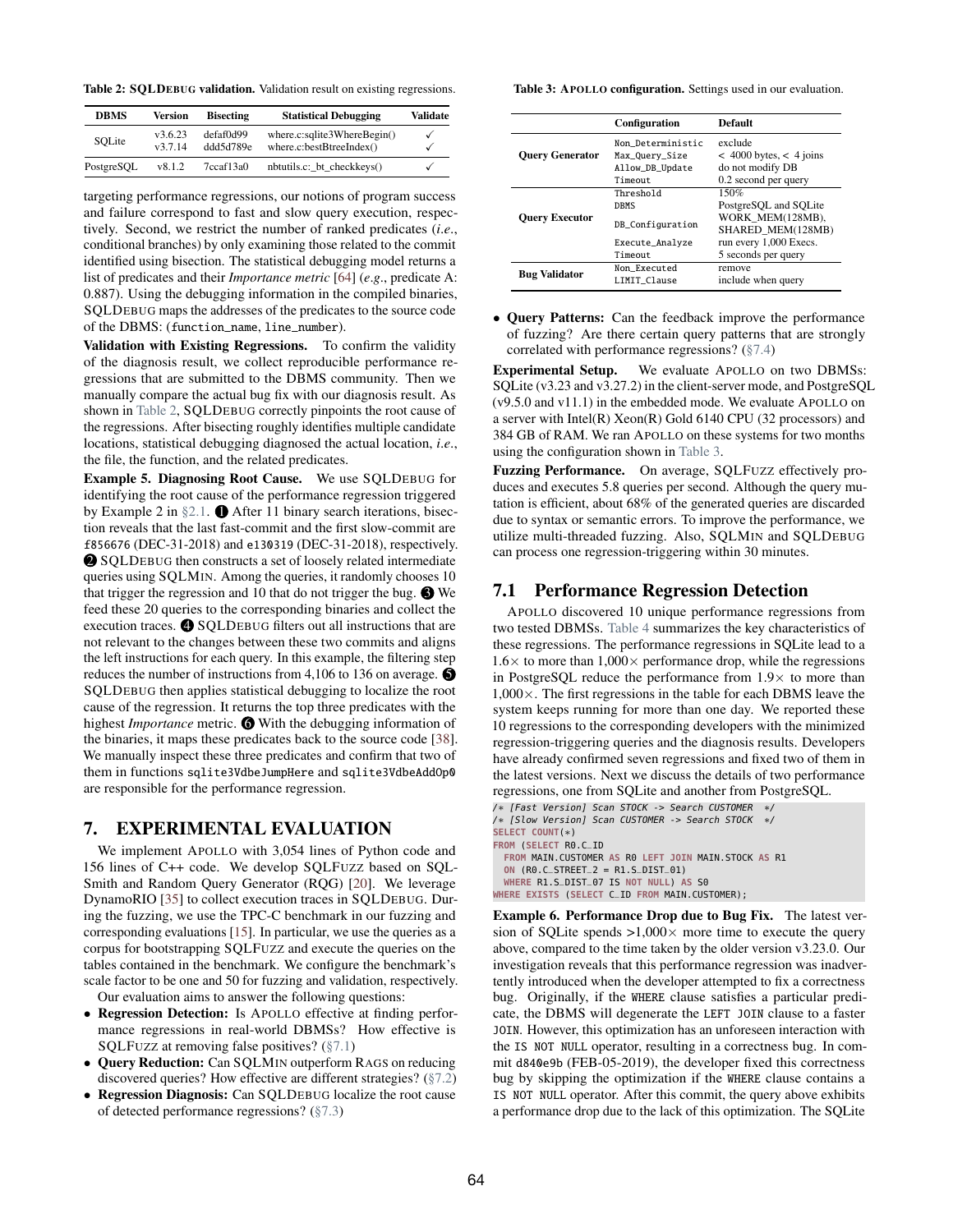Table 4: Discovered performance regressions. List of regressions uncovered by APOLLO in SQLite and PostgreSQL DBMSs. The Perf. drop column refers to the drop in performance across the two versions of the DBMS. The Query minimization columns indicate the size of the query before and after the minimization step. The Commit bisecting columns indicate the commit associated with a regression and the number of discovered queries that were found to be associated with that commit. The Statistical Debugging column presents the predicate reported by the diagnosis tool (file name: function name). We reported all the listed regressions to the developers who have confirmed seven of them and already fixed two of them. † indicates the cases where the commit identified via bisection is different from the actual commit that caused the regressions.

<span id="page-8-1"></span>

| <b>DBMS</b> | <b>Versions</b> | Perf. Drop    | original | <b>Ouery Minimization</b><br>reduced | reduction% | identifier           | <b>Commit Bisecting</b><br># of queries | <b>Statistical Debugging</b>                            | <b>Bug Status</b> |
|-------------|-----------------|---------------|----------|--------------------------------------|------------|----------------------|-----------------------------------------|---------------------------------------------------------|-------------------|
|             |                 | $>1000\times$ | 3.875    | 270                                  | 93.0%      | d840e9b              | 1,823                                   | expr.c:impliesNotNullRow                                | Confirmed         |
|             | 3.23.0          | $24.5\times$  | 1.447    | 706                                  | 51.2%      | 172f5bd              |                                         | where.c:whereLoopAddBtree                               | Reported          |
| SOLite      |                 | $51.9\times$  | 1.717    | 626                                  | 63.5%      | 57eb2ab              |                                         | select.c:sqlite3Select                                  | Confirmed         |
|             |                 | $2.4\times$   | 3.912    | 548                                  | 86.0%      | 7d9072b              | 17                                      | expr.c:codeApplyAffinity                                | Confirmed         |
|             | 3.27.2          | $1.6\times$   | 923      | 406                                  | 56.0%      | e130319              | 16                                      | expr.c:sqlite3VdbeJumpHere,<br>expr.c:sqlite3VdbeAddOp0 | Confirmed         |
|             |                 | $>1000\times$ | 572      | 130                                  | 77.3%      | 5edc63bt             |                                         | costsize.c:compute_bitmap_pages                         | Fixed             |
|             | 9.5.0           | $3.2\times$   | 767      | 295                                  | 61.5%      | bf6c614              | 23                                      | execGrouping.c:BuildTupleHashTable                      | Fixed             |
| PostgreSOL  |                 | $2.7\times$   | 1.619    | 205                                  | 87.3%      | 77cd477 <sup>+</sup> | 277                                     | costsize.c:max_parallel_degree                          | Confirmed         |
|             | 11.1            | $2.0\times$   | 531      | 409                                  | 23.0%      | 0c2070c              | 11                                      | costsize.c:cost seascan                                 | Reported          |
| $\sim 2$    |                 | $1.9\times$   | 659      | 206                                  | 68.7%      | 7ca25b7              | 98                                      | selfuncs.c:negjoinsel                                   | Reported          |

<span id="page-8-2"></span>

Figure 6: Factor analysis of regression validation checks. SQLFUZZ reduces false positives (FP) and increases true positives (TP). NE: discard queries with a non-executed plan; ND: discard non-deterministics; ANLZ: periodically update statistics; CONF: change configuration; LMT: disable LIMIT; DEDUP: deduplicate queries associated with the same problem.

community has acknowledged this problem and is seeking to concurrently solve both correctness and performance regressions [\[31\]](#page-12-41).

/∗ Same plan but different execution time ∗/ **SELECT** R0.O\_D\_ID **FROM** PUBLIC.OORDER **AS** R0 **WHERE EXISTS** (**SELECT COUNT**(∗) **FROM** (**SELECT DISTINCT** R0.O\_ENTRY\_D **FROM** PUBLIC.CUSTOMER **AS** R1 **WHERE** (**FALSE**)) **AS** S1);

Example 7. Expensive Hash-table Construction. The query above triggers a 3 .2× performance drop in PostgreSQL compared to the time taken on v9.5.0. This regression was introduced by the commit bf6c614 (FEB-16-2018) for improving the performance with a hashed aggregation executor. The hashed aggregation executor uses a hash table to store a representative tuple and an array of AggStatePerGroup structures for each distinct set of column values. To improve the query performance, this commit replaces the execTuplesMatch function with a faster function (ExecQual) for tuple comparison. To do so, it executes the ExecBuildGroupingEqual function to build the tuple hash table every time. Since the construction of the hashtable is computationally expensive, the query execution takes more time compared to the original hashed aggregation executor. This regression was recently fixed in commit 356687b (FEB-09-2019) by resetting the hashtable if it already exists instead of building a new empty hashtable every time.

False Positive Reduction. We next examine the efficacy of our validation techniques for reducing false positives [\(§4.2\)](#page-3-12). In particular, we measure the number of false positives and true positives during a 24-hour fuzzing experiment using a factor analysis to understand the impact of each validation technique. We measure the effectiveness of the following techniques: NE discards the query if it contains a *Non-Executed Plan*; ND avoids utilizing *Non-Deterministic* behaviors to generate queries; **ANLZ** periodically updates the catalog statistics; CONF increases memory limits compared to the default DBMS configuration; LMT validates the query without using the LIMIT clauses; DEDUP clusters queries associated with the same problem together using commit bisecting. During the factor analysis, we added these validation techniques one at a time. We use the same random seed in SQLFUZZ to avoid non-determinism during query generation. We pass the regression-triggering queries discovered by SQLFUZZ through SQLDEBUG to identify the unique regressions. [Figure 6](#page-8-2) summarizes the results of this experiment. NE, ND, and ANLZ reduce the percentage of false positives to 48.49%, 32.57%, and 1.49%, respectively. By combining these six checks, we are able to discard all false positives. We note that the fuzzing speed improves by  $1.34 \times$  when we add the **ANLZ** check due to better plans, thereby improving the efficacy of SQLFUZZ.

## <span id="page-8-0"></span>7.2 Query Minimization

For the detected 10 performance regressions, SQLMIN successfully reduced 66.7% of statements from the original queries: the regression-triggering queries of SQLite are reduced by 69.9%, while the queries of PostgreSQL regressions are reduced by 63.5%. This result shows that SQLMIN is effective in reducing the query size of real-world performance regressions.

To further understand the contribution of each minimization policy, we design unit tests and perform evaluation with more examples. First, we collect all regression-triggering queries from SQLFUZZ, which has removed false positives. We randomly choose 30 queries and separate them into three groups according to their size. Then, for each group, we ran SQLMIN with multiple configurations. Starting with one policy (*e*.*g*., subquery removal), we gradually add up remaining policies on top of the existing ones. We iterate the process until no further size reduction is possible.

[Figure 7](#page-9-2) shows our evaluation results. Our algorithms reduce the size of regression-triggering queries by 55% on average, specifically, 50% for small-sized, 45% for medium-sized, and 71% for largesized queries. In the large-sized query group, subquery removal (SR) shows the best reduction. From the original query, the technique itself has a reduction of 61%. This is because the large-sized queries usually contain a multiple number of subqueries. On the other hand, list and clause removal (LCR) achieves the best reduction for small-sized queries. Since small-sized queries do not contain many subqueries, such a fine-grained approach delivers the best result.

In addition, we compare our result with RAGS, a well-known query-minimization platform [\[63\]](#page-13-3). As the source code of RAGS is not available, we implement our version based on the original paper. RAGS tries to remove expressions and two clauses – WHERE and HAVING) – and does not delete any element in other clauses (*e*.*g*., SELECT, GROUP BY). Further, RAGS does not remove or extract subqueries, and its operations are performed once in a sequential order. The comparison result in [Figure 7](#page-9-2) shows that SQLMIN outperforms RAGS by  $4.6 \times$ , where our approach achieves a 55%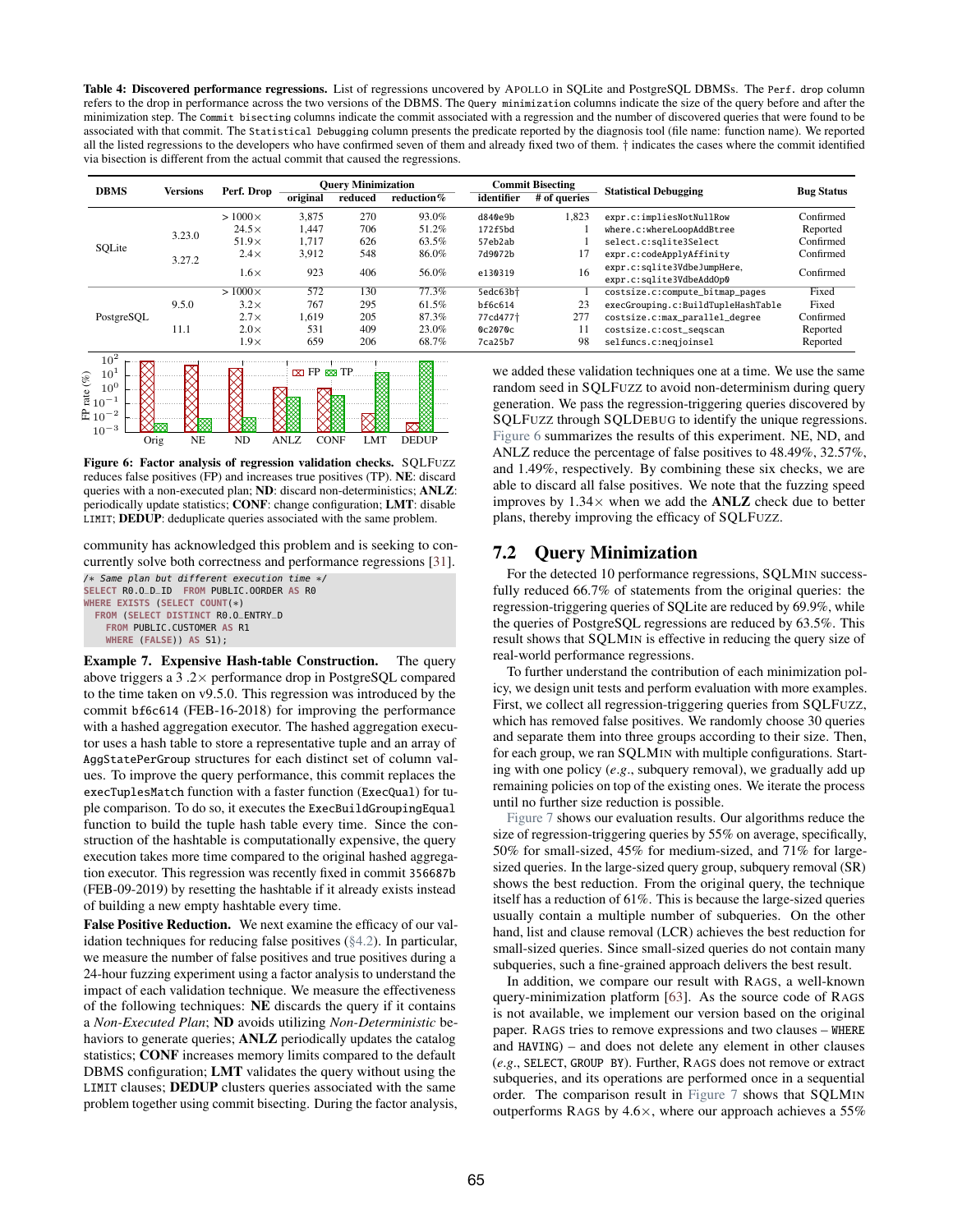<span id="page-9-2"></span>

Figure 7: Effectiveness of SQLMIN. The graph shows the query reduction, unified on the original size. We use three query groups based on their size: large (1500, $\infty$ ), medium (600,1500), small (1,600). RAGS is the previously developed system [\[63\]](#page-13-3). TD and BU indicate the top-down and bottom-up subquery extraction policy. SR and LCR indicate subquery removal and list and clause removal, respectively. Iter runs minimization iteratively.

reduction, while RAGS merely reduces queries by 12%. Especially, RAGS is not able to reduce any query from the small-sized group, where most of the reduction can be achieved only through column list removal in the SELECT clause.

#### <span id="page-9-1"></span>7.3 Regression Diagnosis

We next examine the efficacy of SQLDEBUG on localizing the root cause of the discovered performance regressions.

Efficacy of Commit Bisecting. Among 1,621 commits between two evaluated versions of SQLite, our bisecting method is able to identify all five regression-inducing commits. From 6,880 commits between two evaluated versions of PostgreSQL, the bisecting successfully identifies three commits, and fails to locate another two commits. We defer a detailed analysis of the failed cases to [§7.3.1.](#page-9-0) In the first time we report our bisecting results to the DBMS developers, we find that the commits we identify are off by a few commits  $(e.g., \pm 5$  commits) from the ones detected by the developers. After we integrated their built-in command (*e*.*g*., SQLite fossil bisect) in SQLDEBUG, we obtained the same commits as the developers.

In addition to identifying the regression-inducing commits, bisecting can also cluster queries associated with the same regression in one group. With the bisecting, we are able to remove 225 duplicated queries per regression on average (370 queries in SQLite and 81 queries in PostgreSQL). For example, in SQLite, we found 1,823 queries that triggered the same performance regression, introduced in commit d840e9b (FEB-15-2019). Our bisecting technique can be used as an efficient clustering tool to avoid duplicate regression reports from the same regression, thereby saving valuable developer time. We note that the bisecting-based clustering may accidentally merge two or more different regressions as one, if they are introduced in the same commit. We discuss this limitation in [§8.](#page-10-1)

Efficacy of Statistical Debugging. Using dynamic binary instrumentation, SQLDEBUG keeps track of 3,534 and 3,442 predicates in the latest and the older versions of the DBMS on average. It then selects a subset of these predicates based on the bisected commit. These reduced traces contain 71 and 47 predicates from the latest and the older versions of the DBMS on average. Using these reduced traces, statistical debugger ranks the predicates based on their importance metric. It then returns a ranked list of 12 predicates on average. The final report contains the predicate address (*i*.*e*., the address of the conditional branch), the function name, the line number associated with that address, and its rank (*i*.*e*., how closely it is related to the regression). To validate the efficacy of statistical debugging, we examine the reported locations and patch them back to the original code. If the patch has other dependencies, we patch all the necessary code snippets to avoid any compilation errors. Although the final report has several predicates (*e*.*g*., 20), we only need to patch up to three predicates on average. After patching, we run the relevant queries and verify if patching restores their performance. We found that statistical debugging correctly identifies the problematic locations for eight out of ten regressions.

Table 5: Profiler-based diagnosis. The table shows diagnosis result from Linux Perf and Intel VTune on Example 8 and 9.

<span id="page-9-3"></span>

| Profiler | Method                                  | <b>Diagnosis Result</b>                                                                                                                                       |
|----------|-----------------------------------------|---------------------------------------------------------------------------------------------------------------------------------------------------------------|
| Perf     | Branch record<br>Tracepoint probe       | Recorded branches do not contain root cause location<br>Difficult to insert tracepoint for unknown root cause                                                 |
| VTune    | Hot-spot analysis<br>Call-stack diffing | Result does not contain actual root cause location<br>(1) Ex8: Does not capture root cause location<br>(2) Ex9: Identifies parallel exec. and cost estimation |

## <span id="page-9-0"></span>*7.3.1 Analysis of Diagnosis Failures*

We find two reasons that make SQLDEBUG fail to diagnose a performance regression: a query triggers multiple regressions in the DBMS, rendering our diagnosis incomplete; the performance regression is enabled by another recently introduced benign feature.

/∗ [Fast Version] Bitmap Heap Scan on STOCK R0 ∗/ /∗ [Slow Version] Seq Scan on STOCK R0 ∗/ **SELECT** R0.S\_DIST\_06 **FROM** PUBLIC.STOCK **AS** R0 **WHERE** (R0.S\_W\_ID < **CAST**(LEAST(0, 1) **AS** INT8));

Example 8. Existence of Two Problems. We found that the query above triggers two problems in the latest version of PostgreSQL. During the commit bisecting, SQLDEBUG identifies that the problematic commit 5edc63b (NOV-10-2017) changes the policy for launching bitmap heap scan (BHS), and leads to the performance regression. Specifically, the newer version uses BHS only if the DBMS has enough space in the working memory. Although this query does not return any rows, both versions over-estimate the number of returned rows. However, the older version uses BHS, while the newer version uses sequential scan (SS) due to the policy change. Given this property, BHS immediately skips the predicate evaluation, while SS evaluates the predicate on all the tuples in the table. Thus, the newer version is more than  $1,000 \times$  slower than the older version. We attribute the misestimation problem in the optimizer to another regression. Although LEAST(0,1) reduces to 0, the optimizer does contain relevant constant-folding logic, thereby misestimating the number of returned tuples. When we reported this regression, PostgreSQL developers confirmed that this regression has been patched in the latest release.

```
/∗ [Fast Version] SEQ SCAN ON ORDER_LINE R0 ∗/
/∗ [Slow Version] Gather -> Workers Plan/Launch: 2 ∗/
SELECT R0.OL_DELIVERY_D FROM PUBLIC.ORDER_LINE AS R0
WHERE EXISTS (
  SELECT R1.I_IM_ID FROM PUBLIC.ITEM AS R1
  WHERE R0.OL_D_ID <= R1.I_IM_ID);
```
Example 9. Cascaded Performance Drop. The query above illustrates the cascading flow of control from the root cause. SQLDEBUG identifies that the problematic commit 77cd477 (APR-26-2016) enables the parallel query execution by default. However, for this query, the parallel scan is slower than the sequential scan, and the newer version is slower than the old version. Although the parallel execution seems to be the root case, the crux of this problem lies in misestimation. Specifically, the newer version over-estimates the query execution time and resorts to an expensive parallel scan operator. SQLDEBUG currently cannot handle this type of regressions.

#### *7.3.2 Complement with Profiler-based Diagnosis*

Software profiling techniques help developers understand the distribution of computing resources during the program execution. Such information can be used by a profile-based diagnosis system or performance tuning system to diagnose performance regression bugs. To understand whether the profiler-based analysis can help regression-diagnosis or not, we tried profilers Linux Perf [\[36\]](#page-12-42) and Intel VTune [\[61\]](#page-13-12) on Example 8 and Example 9, where SQLDEBUG failed to diagnose the regression correctly. [Table 5](#page-9-3) shows the result. First, regression diagnosis using Linux Perf failed to identify any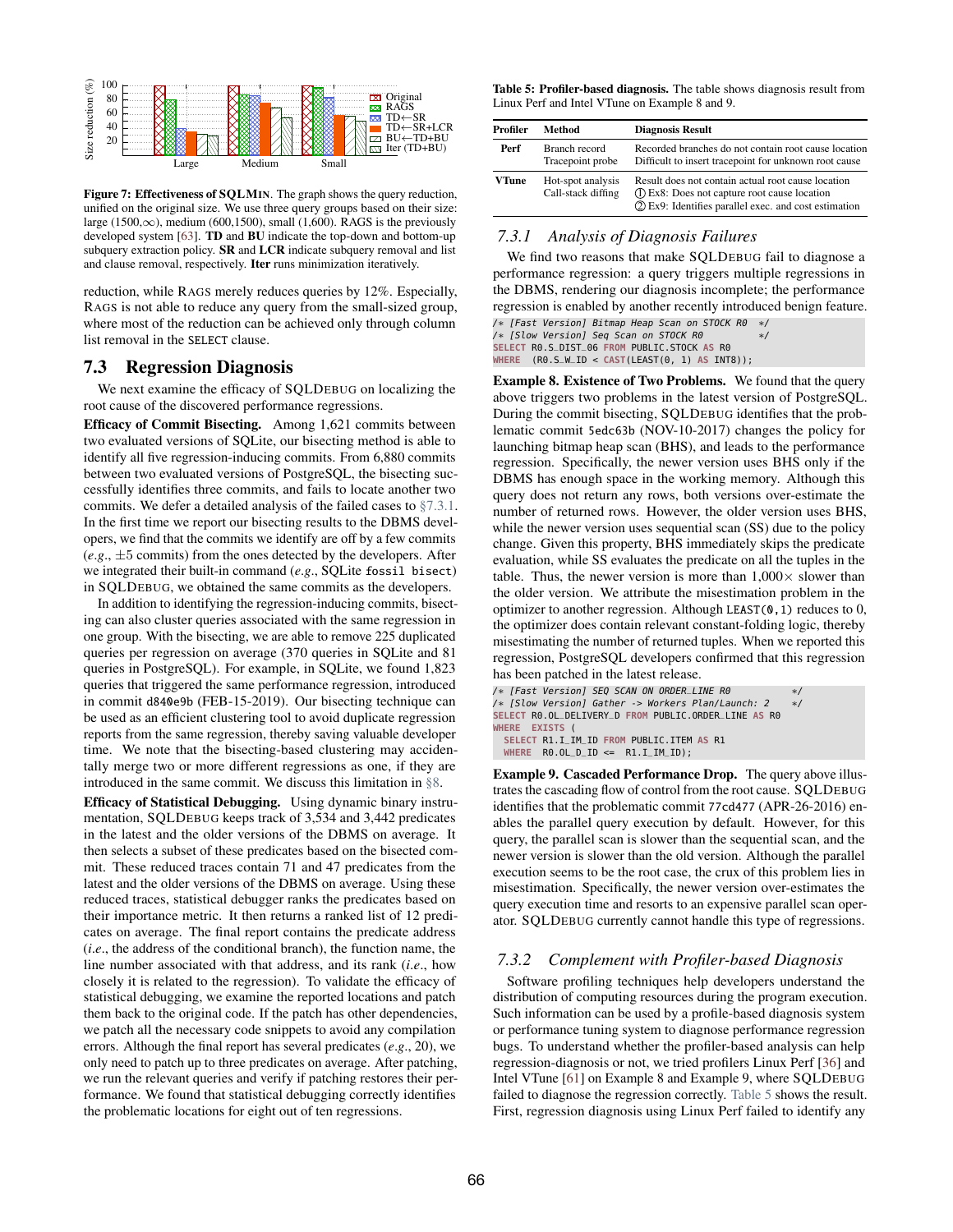<span id="page-10-2"></span>

Figure 8: Importance of feedback and query clauses. Table (a) shows impact of feedback-driven fuzzing. Figure (b) and (c) show importance of query clauses. Red and green-colored bars indicate that regression-triggering queries contain the associated clauses more and less frequently compared to normal queries, respectively.

root cause. The reason is that the recorded branch predicates missed several branches where the actual root cause stays. We also find it is challenging to insert a tracepoint to record the call-stack as we do not know the possible root cause; thus a tracepoint is not suitable for regression diagnosis. Second, diagnosis with Intel VTune successfully identified the root cause of Example 9, but failed on Example 8. When we extracted different call-stacks from the good and bad profiles, we noticed that the bad query is executed when the parallel execution was enabled by default (in execscan.c) and the cost estimator (in costsize.c) showed the difference. This result shows that profiler-based approaches may help diagnose the root cause of some regressions. However, they do not guarantee the completeness in debugging because the sampling process may miss important predicates or functions during the recording.

### <span id="page-10-0"></span>7.4 Analysis of Regression-inducing Queries

We next study the efficacy of the feedback and the characteristics of regression-inducing queries along three dimensions: the effect of the feedback on fuzzing, the importance of different query clauses and the importance of the query size.

Efficacy of Fuzzing Feedback. To demonstrate the potential usefulness of feedback (*i*.*e*., updating the probability table for each clause) on the regression detection, we run fuzzing with and without the feedback for 24 hours on PostgreSQL. Since the fuzzing stage does not consider false positive filtering for LIMIT clause and DEDUP, we collect all queries if any query show regression than the threshold (*i*.*e*., 150%) without the two validations. Overall, feedback-driven fuzzing shows better regression-detecting performance than random testing. Feedback improves the detection rate by 76%, specifically from 0.071% (*i*.*e*., without feedback) to 0.125% (*i*.*e*., with feedback). Also, we further investigate the regression ratio between two fuzzing setups. We found that the feedback is not relevant to enlarge the regression ratio of discovered queries as shown in [Figure 8a.](#page-10-2)

Importance of Query Clauses. We construct a dataset with 1,000 normal queries (*i*.*e*., no performance regression) and 2,268 regression-triggering queries for PostgreSQL and SQLite. We count

the frequency of each clause in these queries and normalize the count by their size. [Figure 8](#page-10-2) illustrates the distribution of clauses across normal and regression-triggering queries. The most notable observation is that the JOIN clause is particularly effective at uncovering regressions in both DBMSs. In particular, the LEFT clause appears  $13.0\times$  more often (PostgreSQL) and  $8.9\times$  (SQLite) more often in regression-triggering queries than that in normal queries. The DISTINCT clause appears  $14.8 \times$  more often in PostgreSQL queries and operators ( $e.g., \leq, +$ , and %) appear  $8.3 \times$  more often in SQLite queries. In contrast, certain clauses are less frequently present in regression-triggering queries. For example, CAST, OR, or LIMIT are  $1.3\times$  to  $1.9\times$  less frequently present in PostgreSQL queries. These results show that certain types of clauses are more capable of uncovering performance regressions. Based on these observations, SQLFUZZ dynamically increases the probabilities associated with these clauses in the probability table.

Unimportance of Query Size. We found that the query size is not relevant to uncover performance regressions. In our experiment, normal queries are 3% larger and 9% smaller than regression-triggering queries in PostgreSQL and SQLite, respectively.

## <span id="page-10-1"></span>8. LIMITATIONS AND FUTURE WORK

We now discuss the limitations of APOLLO and present our ideas that may address the problems in the future work.

Coping with Multiple Problems in a Commit. SQLDEBUG currently cannot distinguish multiple performance regressions introduced in the same commit. Specifically, if two queries are bisected to the same commit, SQLDEBUG assumes they trigger the same regression and drop one to avoid duplicated reports. For example, we cluster together 1,823 duplicated queries related to the same commit d840e9b in SQLite. However, this clustering technique may lead to false negatives as we discuss in [§7.3.1.](#page-9-0) We can solve this problem by passing all discovered queries to statistical debugging, without bisecting. However, this requires developers to do more subsequent analyses of the reports generated by the statistical debugger.

Alternate Statistical Debugging Models. We plan to investigate the efficacy of alternate statistical debugging models in the future. Besides the current boolean-value predicate (*i*.*e*., a predicate is true or false), we will investigate integer-valued predicates (*e*.*g*., the times a predicate is true in each run). Prior research has shown that Latent Dirichlet Allocation (LDA) can support integer-valued predicates [\[32\]](#page-12-43). Consider a predicate  $P$  that is true 10 times and false 20 times in a successful run, and true 20 times and false 10 times in a failed run. The traditional statistical debugging model will not prioritize  $P$ , as  $P$  is both true and false in both runs. In contrast, LDA will rank P higher since it takes into consideration that  $P$  is true more often during failures than during successful runs. Augmenting the Impact of Performance Regression. Some regression-triggering queries demonstrate a significant performance drop, but suffer from a short execution time. For example, consider a query that completes in 0.1 ms and 10 ms in the older version and the latest versions of a DBMS, respectively. We currently ignore these queries since their execution time is short and DBMS developers do not take them seriously. However, we contend that such queries should not be ignored. First, if such queries are used as subqueries in larger queries, the execution time of the larger query may exhibit a similar performance drop (*e.g.*,  $\langle 0.1 \text{ ms}, 10 \text{ ms} \rangle \rightarrow \langle 10 \text{ s}, 1,000 \text{ s} \rangle$ ⟩). Second, the size of the tested database often determines the execution time. The same query can exhibit a longer execution time on a larger database. Third, DBMS may consist of massive number of short-time executions. For example, On-line Transaction Processing (OLTP) involves many short online transactions such as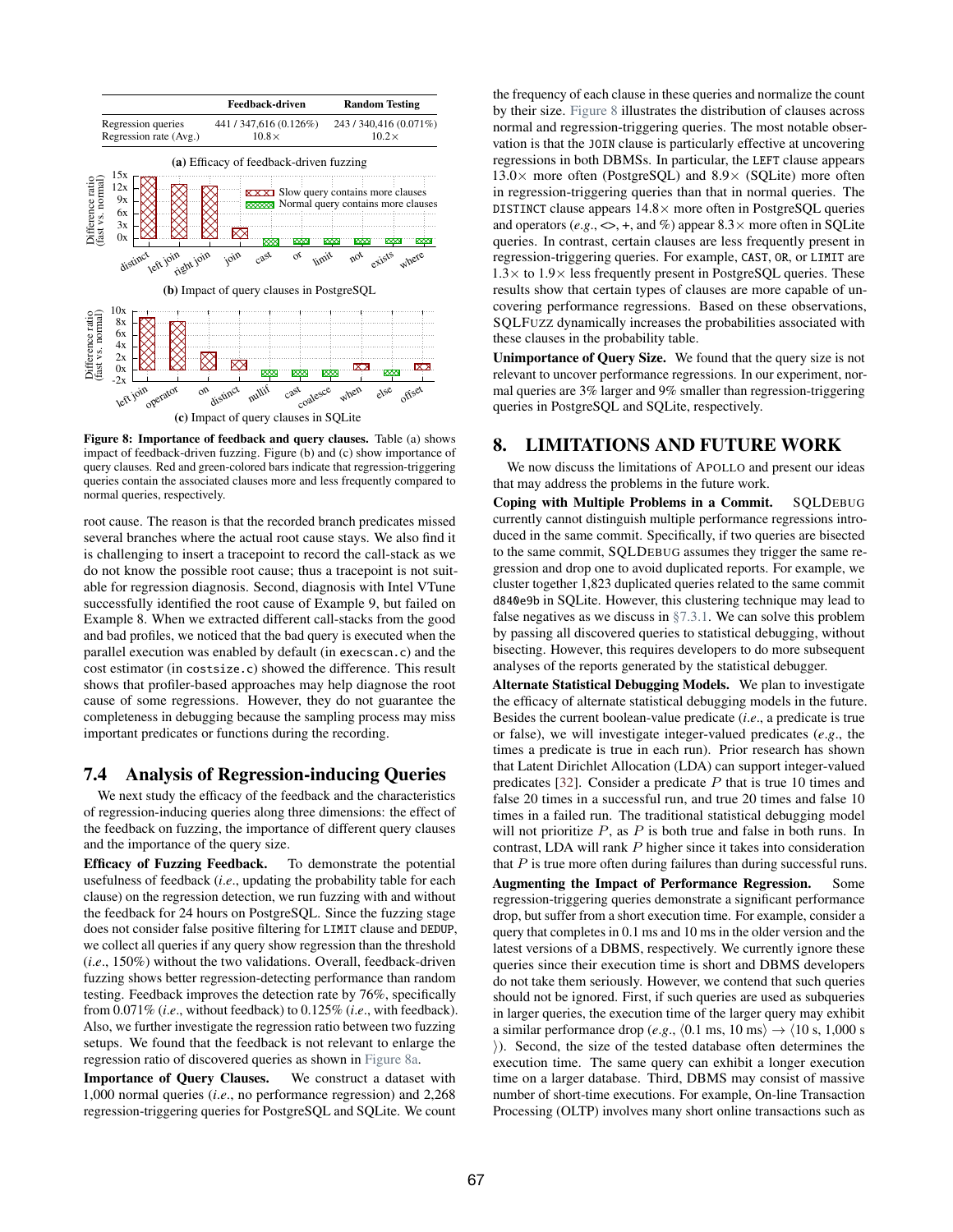UPDATE, INSERT, and DELETE. In this scenario, short-time difference may cause significant performance regressions.

Supporting Other DBMSs. We can easily extend APOLLO to support other DBMSs. Taking MySQL as an example: First, SQLFUZZ uses RQG [\[20\]](#page-12-31) for query generation since it is geared towards MySQL. We add a DBMS-specific configuration file (*e*.*g*., port number, database name, command for updating statistics). Second, our general-purpose SQLMIN can reduces the discovered query without any additional modification. Lastly, SQLDEBUG can perform commit bisecting on MySQL code repository and then executes statistical debugging on collected execution traces.

Code Coverage as a Feedback Mechanism. Code coverage is a frequently used feedback mechanism in fuzzing engines [\[22,](#page-12-21) [27\]](#page-12-24). We found that this metric is not particularly useful for fuzzing DBMSs, since the core components of DBMS (*e*.*g*., query optimizer) already have high coverage (*e*.*g*., > 95%) after running tens of queries. Thus, we instead use the clause-occurrence frequency as a feedback mechanism in SQLFUZZ, as discussed in [§7.4.](#page-10-0)

Fuzzing on Fixed Dataset. The current design of APOLLO uses a fixed database to fuzz the target DBMS, which may constrain the fuzzing coverage due to the repetitious schema. Specifically, a fixed database lacks in variety of relationships between tables, defined indexes and triggers, data types for each column, and number of rows in table. If many performance regressions attribute to one of the varieties, APOLLO will unlike unearth these regressions regardless of the advance in query generation and fuzzing strategy. We plan to include random dataset generation in the future work, which will define arbitrary DB schema and insert random data automatically.

User Privacy in Regression Report. Current version of APOLLO does not handle the problem of sharing the user dataset and corresponding regression query. However, we consider this is an important problem because users may not be able to export internal dataset due to their confidentiality constraints. We believe *differential privacy* [\[46,](#page-12-44) [37\]](#page-12-45) is a promising solution for addressing this issue, as it allows general data analytics of data (*i*.*e*., same performance regression) while providing a strong guarantee of privacy. We plan to investigate the efficacy of differential privacy in the future.

Performance Regression from Statistics Collection Logic. We consider the identical statistics important for reducing the false positives; thus we periodically update the statistics during the fuzzing. Therefore, if the performance regression is caused by the logic in statistics collection, APOLLO is not able to detect the problem in the current setting. If we disable the periodical update and record sequence of queries that can affect to the internal statistics, we will be able to figure out problem in statistics collection logic.

## 9. RELATED WORK

The need for tools that can accelerate the testing and debugging of large-scale software systems has been well-known for decades [\[43,](#page-12-46) [57,](#page-13-13) [62\]](#page-13-14). As such, there is an extensive corpus on the problems of detecting and diagnosing bugs in software systems. In this section, we discuss methods for testing and debugging DBMSs with a special focus on performance regressions.

Detecting Functional Bugs. Although grammar-based testing has a long history in compiler validation, it has not been extensively studied by the DBMS community. RAGS was a system built by the Microsoft SQL Server group to explore automated testing for functional bugs in DBMSs [\[63\]](#page-13-3). It generates SQL statements by stochastically constructing a parse tree based on the database schema and printing it out. When a statement generated by RAGS causes an error, the debugging process is often difficult if the statement is long and complex. The paper describes a technique for simplifying the offending statement by taking out as many elements of the statement as possible while preserving the original error message. This topdown greedy approach for simplifying statements can get stuck at a local minimum. The reduced statement may require further manual reduction before it can be submitted in a bug report.

Detecting and Diagnosing Performance Bugs. BmPad [\[60\]](#page-13-15), Snowtrail [\[69\]](#page-13-16), and Oracle SQL Performance Analyzer [\[68\]](#page-13-17) defined multiple test suites (*i*.*e*., workloads) for testing DBMS performance. To monitor any performance anomaly, testers monitors if the executed result exceeds performance barrier (*i*.*e*., baseline). FlexMin builds minimization techniques on SQL query to isolate bug by applying delta debugging and clause simplification. APOLLO differs from these approaches by adopting multiple versions of DBMS without pre-determined performance baseline and by applying the query minimization for performance regression domain.

Fuzzing DBMS. There were several fuzzing projects to discover inputs that can cause a system crash on DBMSs [\[25,](#page-12-47) [24,](#page-12-48) [66,](#page-13-18) [23,](#page-12-32) [41\]](#page-12-49). They showed effectiveness by discovering the vulnerabilities of DBMS and releasing them as a form of CVE (Common Vulnerabilities and Exposures). However, APOLLO shows contrast with these approaches. Unlike the traditional fuzzing projects, which attempted to identify vulnerability and designed to find problem mainly on parser, APOLLO is specially designed to discover performance regressions in planner, optimizer, and executor.

Genetic Algorithms & Query Morphing. Another line of research for testing DBMSs focuses on genetic algorithms. SQLSmith generates arbitrary SQL statements based on the database schema and has been used to find functional bugs [\[26\]](#page-12-30). Also, an automated and feedback-driven query generator have developed to support targeted test requirement in DB2 database [\[52\]](#page-13-19). More recently, researchers have developed a bug-detection tool, called SQLScalpel, that eschews randomized testing and genetic algorithms in favor of a targeted search based on stepwise query morphing [\[47\]](#page-12-50). However, this guided search technique limits the tool's expressiveness and thereby reduces coverage.

APOLLO differs from prior work in that it is the first to explore the problems of automatically diagnosing performance regressions in DBMSs using domain-specific input mutation, feedback-driven fuzzing, and statistical debugging techniques.

## 10. CONCLUSION

We presented APOLLO, a toolchain for automatically detecting and diagnosing performance regressions in DBMSs. APOLLO leverages domain-specific fuzzing to detect performance regressions. It then uses a hybrid minimization algorithm to reduce queries. Finally, it identifies the root cause of regressions using commit bisecting and statistical debugging techniques. APOLLO discovered 10 previously unknown performance regressions from SQLite and PostgreSQL. It reduced query size by 66.7% and can effectively eliminate false positives. By automating the detection and diagnosis of performance regressions, APOLLO reduces the labor cost of developing DBMSs.

## 11. ACKNOWLEDGMENT

We thank the anonymous reviewers and development teams of PostgreSQL and SQLite for their helpful feedback. This research was supported, in part, by the NSF awards CNS-1563848, CNS-1704701, CRI-1629851, CNS-1749711, IIS-1850342 and IIS-1908984, ONR under grants N00014-18-1-2662, N00014-15-1-2162, N00014- 17-1-2895, DARPA TC (No. DARPA FA8650-15-C-7556), and ETRI IITP/KEIT[B0101-17-0644], and gifts from Facebook, Mozilla, Intel, VMware, and Google.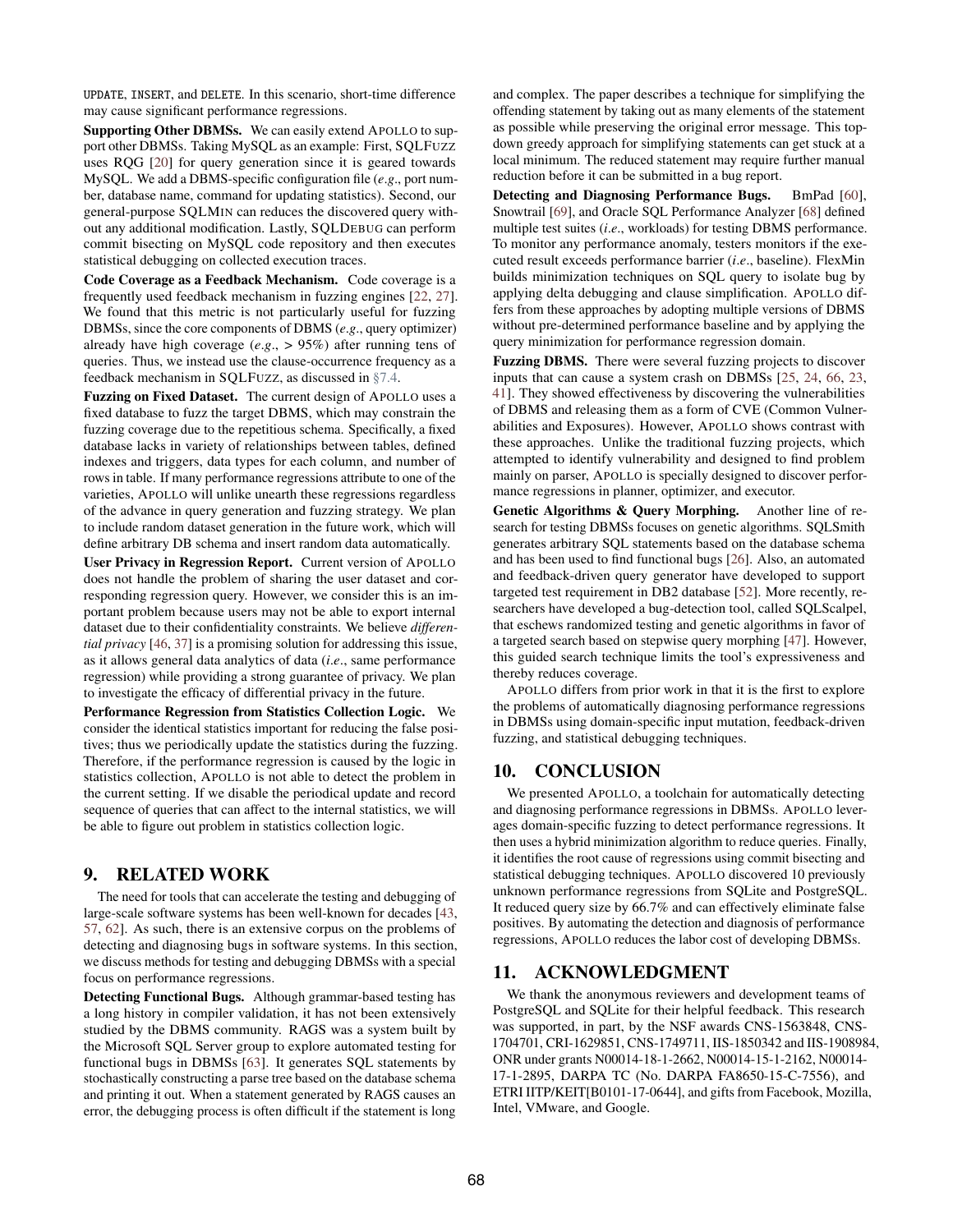## 12. REFERENCES

- <span id="page-12-14"></span>[1] PostgreSQL. <https://www.postgresql.org/>.
- <span id="page-12-7"></span>[2] PostgreSQL Bug Reporting Guidelines. <https://www.postgresql.org/list/pgsql-bugs/>.
- <span id="page-12-6"></span>[3] PostgreSQL Performance Regression Reports. [https://www.postgresql.org/search/?m=1&q=](https://www.postgresql.org/search/?m=1&q=performance+regression&l=8&d=-1&s=r) [performance+regression&l=8&d=-1&s=r](https://www.postgresql.org/search/?m=1&q=performance+regression&l=8&d=-1&s=r).
- <span id="page-12-3"></span>[4] PostgreSOL Roadmap. <https://wiki.postgresql.org/wiki/Todo>.
- <span id="page-12-10"></span>[5] PostgreSQL Testing. <https://www.postgresql.org/developer/testing/>.
- <span id="page-12-13"></span>[6] SQLite. <https://www.sqlite.org/index.html>.
- <span id="page-12-8"></span>[7] SQLite Bug Reporting Guidelines. [https://www.chiark.](https://www.chiark.greenend.org.uk/~sgtatham/bugs.html) [greenend.org.uk/~sgtatham/bugs.html](https://www.chiark.greenend.org.uk/~sgtatham/bugs.html).
- <span id="page-12-5"></span>[8] SQLite Performance Regression Reports. <https://www.sqlite.org/src/rptview?rn=1>.
- <span id="page-12-4"></span>[9] SQLite Roadmap. [https:](https://sqlite.org/src4/doc/trunk/www/design.wiki) [//sqlite.org/src4/doc/trunk/www/design.wiki](https://sqlite.org/src4/doc/trunk/www/design.wiki).
- <span id="page-12-9"></span>[10] SQLite Testing. <https://sqlite.org/testing.html>.
- <span id="page-12-22"></span>[11] Database Language SQL. [http://www.contrib.andrew.](http://www.contrib.andrew.cmu.edu/~shadow/sql/sql1992.txt) [cmu.edu/~shadow/sql/sql1992.txt](http://www.contrib.andrew.cmu.edu/~shadow/sql/sql1992.txt), 1992.
- <span id="page-12-11"></span>[12] How to Report Bugs Effectively. [https://www.chiark.](https://www.chiark.greenend.org.uk/~sgtatham/bugs.html) [greenend.org.uk/~sgtatham/bugs.html](https://www.chiark.greenend.org.uk/~sgtatham/bugs.html), 1999.
- <span id="page-12-33"></span>[13] Git-scm. <https://git-scm.com>, 2005.
- <span id="page-12-34"></span>[14] Fossil-scm. <https://fossil-scm.org>, 2006.
- <span id="page-12-16"></span>[15] TPC-C Benchmark. [http://www.tpc.org/tpcc/spec/tpcc\\_current.pdf](http://www.tpc.org/tpcc/spec/tpcc_current.pdf), 2007.
- <span id="page-12-35"></span>[16] Fighting Regressions with Git Bisect. [http://www.linux](http://www.linux-kongress.org/2009/abstracts.html#3_7_1)[kongress.org/2009/abstracts.html#3\\_7\\_1](http://www.linux-kongress.org/2009/abstracts.html#3_7_1), 2008.
- <span id="page-12-37"></span>[17] Fossil-bisect. [https://www.fossil](https://www.fossil-scm.org/index.html/help/bisect)[scm.org/index.html/help/bisect](https://www.fossil-scm.org/index.html/help/bisect), 2008.
- <span id="page-12-36"></span>[18] Git-bisect. <https://git-scm.com/docs/git-bisect>, 2008.
- <span id="page-12-1"></span>[19] A Data-Driven Glimpse into the Burgeoning New Field. [http://emc.com/collateral/about/news/emc-data](http://emc.com/collateral/about/news/emc-data-science-study-wp.pdf)[science-study-wp.pdf](http://emc.com/collateral/about/news/emc-data-science-study-wp.pdf), 2011.
- <span id="page-12-31"></span>[20] RQG: Random Query Generator. <https://launchpad.net/randgen>, 2012.
- <span id="page-12-15"></span>[21] 100x Faster Postgres Performance by Changing 1 Line. [https://www.datadoghq.com/blog/100x-faster](https://www.datadoghq.com/blog/100x-faster-postgres-performance-by-changing-1-line/)[postgres-performance-by-changing-1-line/](https://www.datadoghq.com/blog/100x-faster-postgres-performance-by-changing-1-line/), 2013.
- <span id="page-12-21"></span>[22] AFL: American Fuzzy Lop, 2015. <http://lcamtuf.coredump.cx/afl/>.
- <span id="page-12-32"></span>[23] POuery: Multithreaded SOL Tester / Reducer. <https://github.com/Percona-QA/pquery>, 2015.
- <span id="page-12-48"></span>[24] Finding Bugs in SQLite, the Easy Way, 2016. [https://lcamtuf.blogspot.com/2015/04/finding](https://lcamtuf.blogspot.com/2015/04/finding-bugs-in-sqlite-easy-way.html)[bugs-in-sqlite-easy-way.html](https://lcamtuf.blogspot.com/2015/04/finding-bugs-in-sqlite-easy-way.html).
- <span id="page-12-47"></span>[25] OSS-Fuzz: Continuous Fuzzing for Open Source Software, 2016. <https://github.com/google/oss-fuzz>.
- <span id="page-12-30"></span>[26] SOLSmith. <https://github.com/anse1/sqlsmith>, 2016.
- <span id="page-12-24"></span>[27] libFuzzer. <http://llvm.org/docs/LibFuzzer.html>, 2018.
- <span id="page-12-28"></span>[28] PostgreSQL LIMIT and OFFSET. [https://www.postgresql.org/docs/11/queries](https://www.postgresql.org/docs/11/queries-limit.html)[limit.html](https://www.postgresql.org/docs/11/queries-limit.html), 2018.
- <span id="page-12-40"></span>[29] PostgreSQL Single-User Mode. [https:](https://www.postgresql.org/docs/11/app-postgres.html) [//www.postgresql.org/docs/11/app-postgres.html](https://www.postgresql.org/docs/11/app-postgres.html), 2018.
- <span id="page-12-27"></span>[30] PostgreSQL Table Partitioning. [https://www.postgresql.org/docs/current/ddl](https://www.postgresql.org/docs/current/ddl-partitioning.html)[partitioning.html](https://www.postgresql.org/docs/current/ddl-partitioning.html), 2019.
- <span id="page-12-41"></span>[31] SQLite performance bug response. [http://mailinglists.sqlite.org/cgi](http://mailinglists.sqlite.org/cgi-bin/mailman/private/sqlite-users/2019-April/083864.html)[bin/mailman/private/sqlite-users/2019-](http://mailinglists.sqlite.org/cgi-bin/mailman/private/sqlite-users/2019-April/083864.html) [April/083864.html](http://mailinglists.sqlite.org/cgi-bin/mailman/private/sqlite-users/2019-April/083864.html), 2019.
- <span id="page-12-43"></span>[32] D. Andrzejewski, A. Mulhern, B. Liblit, and X. Zhu. Statistical Debugging using Latent Topic Models. In *ECML*, pages 6–17. Springer, 2007.
- <span id="page-12-20"></span>[33] P. Arumuga Nainar, T. Chen, J. Rosin, and B. Liblit. Statistical Debugging using Compound Boolean Predicates. In *ISSTA*, pages 5–15. ACM, 2007.
- <span id="page-12-17"></span>[34] S. Bratus, A. Hansen, and A. Shubina. LZfuzz: A Fast Compression-based Fuzzer for Poorly Documented Protocols. *Darmouth College, Hanover, NH, Tech. Rep. TR-2008*, 634, 2008.
- <span id="page-12-39"></span>[35] D. Bruening and S. Amarasinghe. *Efficient, Transparent, and Comprehensive Runtime Code Manipulation*. PhD thesis, MIT, 2004.
- <span id="page-12-42"></span>[36] A. C. De Melo. The new linux 'perf' tools. In *Linux Kongress*, 2010.
- <span id="page-12-45"></span>[37] C. Dwork, F. McSherry, K. Nissim, and A. Smith. Calibrating noise to sensitivity in private data analysis. In *TCC*, pages 265–284, 2006.
- <span id="page-12-38"></span>[38] M. J. Eager. Introduction to the DWARF Debugging Format, 2012.
- <span id="page-12-26"></span>[39] R. Elmasri and S. Navathe. *Fundamentals of Database Systems*. Addison-Wesley Publishing Company, USA, 6th edition, 2010.
- <span id="page-12-18"></span>[40] G. Fraser and A. Arcuri. Evosuite: Automatic Test Suite Generation for Object-oriented Software. In *ESEC/FSE*, pages 416–419. ACM, 2011.
- <span id="page-12-49"></span>[41] R. Garcia. Case study: Experiences on sql language fuzz testing. In *DBTEST*. ACM, 2009.
- <span id="page-12-2"></span>[42] G. Graefe. Query Evaluation Techniques for Large Databases. *ACM Computing Surveys (CSUR)*, 25(2):73–169, 1993.
- <span id="page-12-46"></span>[43] K. V. Hanford. Automatic Generation of Test Cases. *IBM Systems Journal*, 9(4):242–257, 1970.
- <span id="page-12-19"></span>[44] C. Holler, K. Herzig, and A. Zeller. Fuzzing with Code Fragments. In *SECURITY*, pages 445–458, 2012.
- <span id="page-12-12"></span>[45] G. Jin, L. Song, X. Shi, J. Scherpelz, and S. Lu. Understanding and Detecting Real-world Performance Bugs. *SIGPLAN Notices*, 47(6):77–88, 2012.
- <span id="page-12-44"></span>[46] N. Johnson, J. P. Near, and D. Song. Towards practical differential privacy for sql queries. *PVLDB*, 11(5):526–539, 2018.
- <span id="page-12-50"></span>[47] M. L. Kersten, P. Koutsourakis, and Y. Zhang. Finding the Pitfalls in Query Performance. In *DBTEST*, page 3. ACM, 2018.
- <span id="page-12-29"></span>[48] G. Klees, A. Ruef, B. Cooper, S. Wei, and M. Hicks. Evaluating Fuzz Testing. In *SIGSAC CCS*, pages 2123–2138. ACM, 2018.
- <span id="page-12-23"></span>[49] R. Lämmel and W. Schulte. Controllable Combinatorial Coverage in Grammar-based Testing. In *IFIP ICTCS*, pages 19–38. Springer, 2006.
- <span id="page-12-0"></span>[50] D. Laney. 3-D Data Management: Controlling Data Volume, Velocity and Variety, Feb. 2001.
- <span id="page-12-25"></span>[51] C. Lemieux, R. Padhye, K. Sen, and D. Song. PerfFuzz: Automatically Generating Pathological Inputs. In *SIGSOFT ISSTA*, pages 254–265. ACM, 2018.